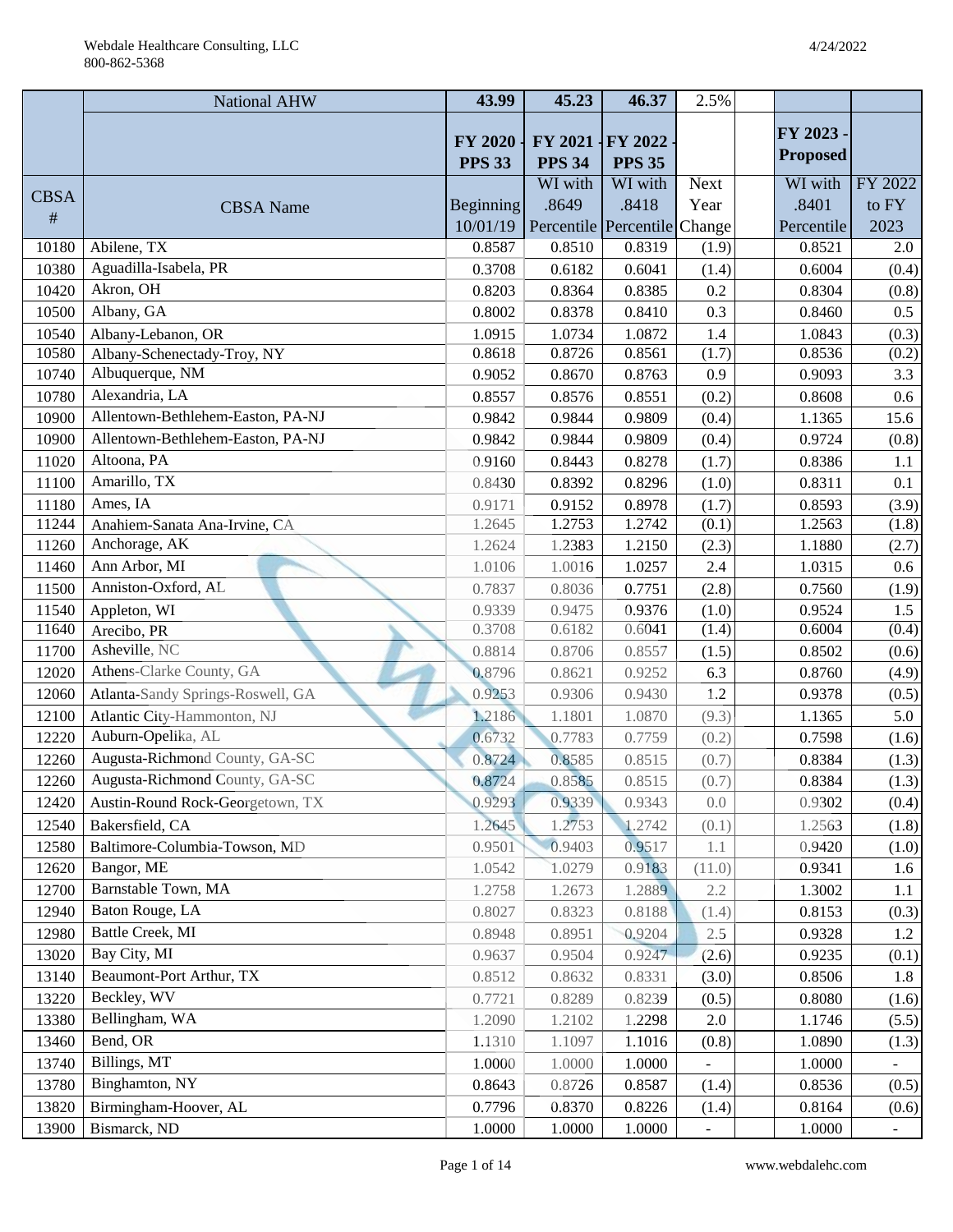|             | <b>National AHW</b>                   | 43.99                           | 45.23                           | 46.37                        | 2.5%        |                 |                |
|-------------|---------------------------------------|---------------------------------|---------------------------------|------------------------------|-------------|-----------------|----------------|
|             |                                       |                                 |                                 |                              |             | FY 2023         |                |
|             |                                       | <b>FY 2020</b><br><b>PPS 33</b> | <b>FY 2021</b><br><b>PPS 34</b> | FY 2022<br><b>PPS 35</b>     |             | <b>Proposed</b> |                |
|             |                                       |                                 | WI with                         | WI with                      | <b>Next</b> | WI with         | FY 2022        |
| <b>CBSA</b> | <b>CBSA</b> Name                      | Beginning                       | .8649                           | .8418                        | Year        | .8401           | to FY          |
| #           |                                       | 10/01/19                        |                                 | Percentile Percentile Change |             | Percentile      | 2023           |
| 13980       | Blacksburg-Christiansburg-Radford, VA | 0.8414                          | 0.8564                          | 0.8544                       | (0.2)       | 0.8414          | (1.3)          |
| 14010       | Bloomington, IL                       | 0.9160                          | 0.9007                          | 0.9138                       | 1.3         | 0.9247          | 1.1            |
| 14020       | Bloomington, IN                       | 0.8819                          | 0.9276                          | 0.9443                       | 1.7         | 0.9399          | (0.4)          |
| 14100       | Bloomsburg-Berwick, PA                | 0.8912                          | 0.8595                          | 0.9664                       | 10.7        | 0.8861          | (8.0)          |
| 14260       | Boise City, ID                        | 0.9668                          | 0.9682                          | 0.9434                       | (2.5)       | 0.9539          | 1.1            |
| 14454       | Boston, MA                            | 1.2624                          | 1.2673                          | 1.2889                       | 2.2         | 1.3002          | 1.1            |
| 14500       | Boulder, CO                           | 1.0133                          | 1.0444                          | 1.0298                       | (1.5)       | 1.0107          | (1.9)          |
| 14540       | Bowling Green, KY                     | 0.8119                          | 0.8510                          | 0.8632                       | 1.2         | 0.8535          | (1.0)          |
| 14740       | Bremerton-SilverdalePort Orchard, WA  | 1.1115                          | 1.1565                          | 1.1663                       | 1.0         | 1.2284          | 6.2            |
| 14860       | Bridgeport-Stamford-Norwalk, CT       | 1.2563                          | 1.2289                          | 1.2686                       | 4.0         | 1.3500          | 8.1            |
| 15180       | Brownsville-Harlingen, TX             | 0.9018                          | 0.8689                          | 0.8574                       | (1.2)       | 0.8445          | (1.3)          |
| 15260       | Brunswick, GA                         | 0.8037                          | 0.8079                          | 0.8140                       | 0.6         | 0.8741          | 6.0            |
| 15380       | Buffalo-Cheektowaga, NY               | 1.0403                          | 1.0319                          | 1.0334                       | 0.2         | 1.0282          | (0.5)          |
| 15500       | Burlington, NC                        | 0.8378                          | 0.8595                          | 0.8570                       | (0.2)       | 0.9845          | 12.8           |
| 15540       | Burlington-South Burlington, VT       | 0.9917                          | 1.0178                          | 0.9875                       | (3.0)       | 0.9595          | (2.8)          |
| 15680       | California-Lexington Park, MD         | 0.9447                          | 0.8637                          | 0.8997                       | 3.6         | 0.9060          | 0.6            |
| 15764       | Cambridge-Newton-Framingham, MA       | 1.2324                          | 1.2673                          | 1.2889                       | 2.2         | 1.3002          | 1.1            |
| 15804       | Camden, NJ                            | 1.0662                          | 1.0925                          | 1.0742                       | (1.8)       | 1.1365          | 6.2            |
| 15940       | Canton-Massillon, OH                  | 0.8101                          | 0.8355                          | 0.8274                       | (0.8)       | 0.8242          | (0.3)          |
| 15980       | Cape Coral-Fort Myers, FL             | 0.9494                          | 0.9254                          | 0.9219                       | (0.3)       | 0.9028          | (1.9)          |
| 16020       | Cape Girardeau, MO-IL                 | 0.7864                          | 0.8244                          | 0.8299                       | 0.5         | 0.8477          | 1.8            |
| 16020       | Cape Girardeau, MO-IL                 | 0.8270                          | 0.8469                          | 0.8450                       | (0.2)       | 0.8167          | (2.8)          |
| 16060       | Carbondale-Marion, IL                 | 0.8270                          | 0.8469                          | 0.8450                       | (0.2)       | 0.8477          | 0.3            |
| 16180       | Carson City, NV                       | 1.0101                          | 1.0453                          | 1.0251                       | (2.0)       | 1.0474          | $2.2\,$        |
| 16220       | Casper, WY                            | 1.0000                          | 1.0000                          | 1.0000                       |             | 1.0000          | $\blacksquare$ |
| 16300       | Cedar Rapids, IA                      | 0.8634                          | 0.8582                          | 0.8620                       | 0.4         | 0.8557          | (0.6)          |
| 16540       | Chambersburg-Waynesboro, PA           | 1.1005                          | 1.1024                          | 1.1061                       | 0.4         | 1.1061          |                |
| 16580       | Champaign-Urbana, IL                  | 0.8848                          | 0.8825                          | 0.8817                       | (0.1)       | 0.8998          | 1.8            |
| 16620       | Charleston, WV                        | 0.8218                          | 0.8559                          | 0.8433                       | (1.3)       | 0.8589          | 1.6            |
| 16700       | Charleston-North Charleston, SC       | 0.8740                          | 0.9025                          | 0.9211                       | 1.9         | 0.9122          | (0.9)          |
| 16740       | Charlotte-Concord-Gastonia, NC-SC     | 0.9401                          | 0.9350                          | 0.9464                       | 1.1         | 0.9497          | 0.3            |
| 16740       | Charlotte-Concord-Gastonia, NC-SC     | 0.9401                          | 0.9350                          | 0.9464                       | 1.1         | 0.9497          | 0.3            |
| 16820       | Charlottesville, VA                   | 0.9371                          | 0.9651                          | 0.9384                       | (2.7)       | 0.9162          | (2.2)          |
| 16860       | Chattanooga, TN-GA                    | 0.8478                          | 0.8469                          | 0.8628                       | 1.6         | 0.8376          | (2.5)          |
| 16860       | Chattanooga, TN-GA                    | 0.8478                          | 0.8469                          | 0.8628                       | 1.6         | 0.8376          | (2.5)          |
| 16940       | Cheyenne, WY                          | 1.0000                          | 1.0000                          | 1.0000                       |             | 1.0000          |                |
| 16974       | Chicago-Naperville-Evanston, IL       | 1.0337                          | 1.0350                          | 1.0364                       | 0.1         | 1.0472          | 1.1            |
| 17020       | Chico, CA                             | 1.2645                          | 1.2753                          | 1.2742                       | (0.1)       | 1.2563          | (1.8)          |
| 17140       | Cincinnati, OH-KY-IN                  | 0.9164                          | 0.9258                          | 0.9282                       | 0.2         | 0.9091          | (1.9)          |
| 17140       | Cincinnati, OH-KY-IN                  | 0.9164                          | 0.9258                          | 0.9282                       | 0.2         | 0.9091          | (1.9)          |
| 17140       | Cincinnati, OH-KY-IN                  | 0.9164                          | 0.9258                          | 0.9282                       | 0.2         | 0.9091          | (1.9)          |
| 17300       | Clarksville, TN-KY                    | 0.8039                          | 0.8087                          | 0.8225                       | 1.4         | 0.8157          | (0.7)          |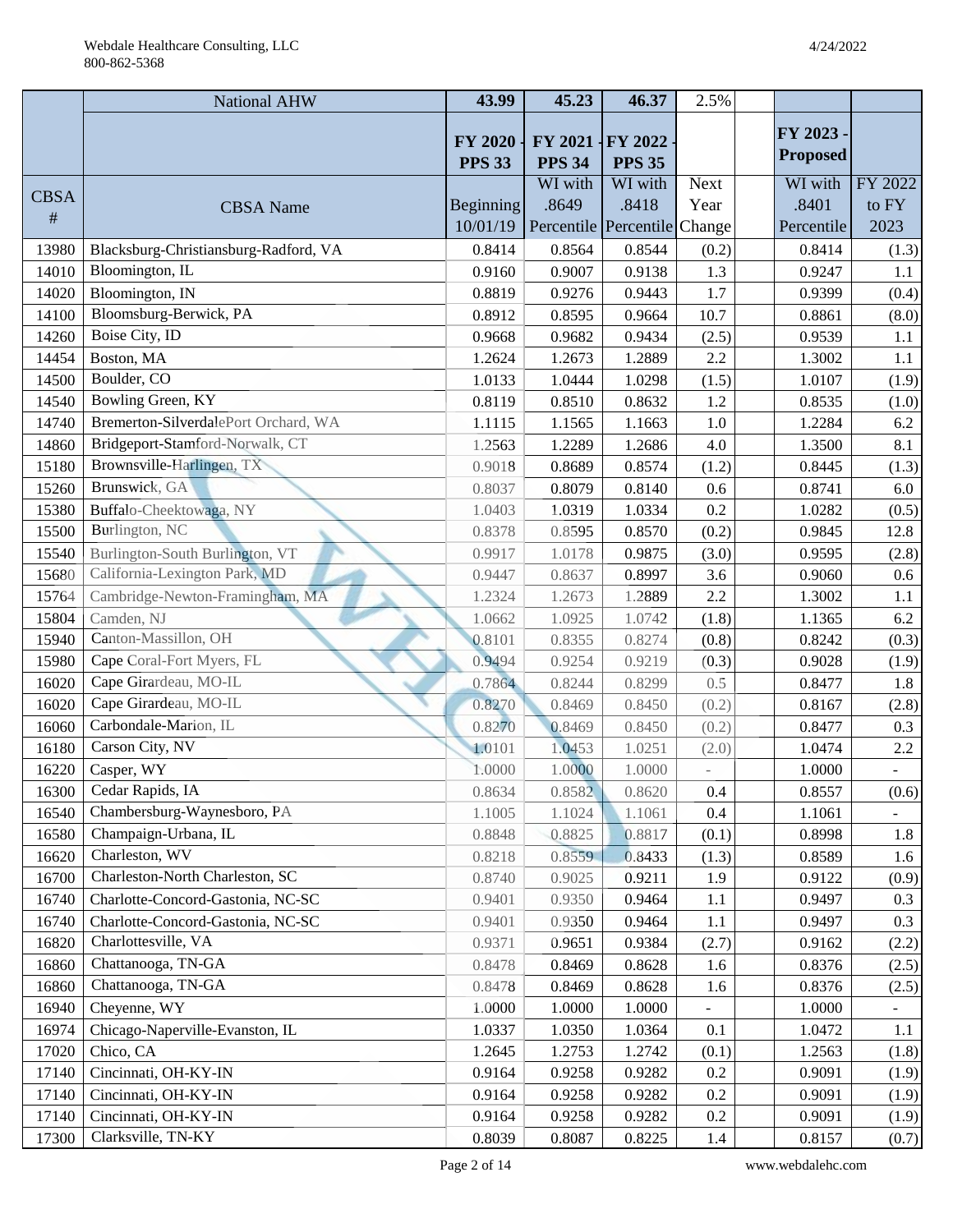|             | <b>National AHW</b>                    | 43.99                           | 45.23                        | 46.37                    | 2.5%        |                 |         |
|-------------|----------------------------------------|---------------------------------|------------------------------|--------------------------|-------------|-----------------|---------|
|             |                                        |                                 |                              |                          |             | FY 2023         |         |
|             |                                        | <b>FY 2020</b><br><b>PPS 33</b> | FY 2021<br><b>PPS 34</b>     | FY 2022<br><b>PPS 35</b> |             | <b>Proposed</b> |         |
|             |                                        |                                 | WI with                      | WI with                  | <b>Next</b> | WI with         | FY 2022 |
| <b>CBSA</b> | <b>CBSA</b> Name                       | <b>Beginning</b>                | .8649                        | .8418                    | Year        | .8401           | to FY   |
| #           |                                        | 10/01/19                        | Percentile Percentile Change |                          |             | Percentile      | 2023    |
| 17300       | Clarksville, TN-KY                     | 0.8039                          | 0.8299                       | 0.8223                   | (0.8)       | 0.7919          | (3.0)   |
| 17420       | Cleveland, TN                          | 0.7534                          | 0.7980                       | 0.7949                   | (0.3)       | 0.7881          | (0.7)   |
| 17460       | Cleveland-Elyria, OH                   | 0.8819                          | 0.8814                       | 0.8889                   | 0.8         | 0.8808          | (0.8)   |
| 17660       | Coeur d'Alene, ID                      | 0.9471                          | 0.9381                       | 0.9314                   | (0.7)       | 0.9412          | 1.0     |
| 17780       | College Station-Bryan, TX              | 0.8753                          | 0.8623                       | 0.8410                   | (2.1)       | 0.8666          | 2.6     |
| 17820       | Colorado Springs, CO                   | 0.9971                          | 0.9943                       | 0.9858                   | (0.8)       | 1.0107          | 2.5     |
| 17860       | Columbia, MO                           | 0.8433                          | 0.8516                       | 0.8592                   | 0.8         | 0.8481          | (1.1)   |
| 17900       | Columbia, SC                           | 0.8587                          | 0.8594                       | 0.8817                   | 2.2         | 0.8861          | 0.4     |
| 17980       | Columbus, GA-AL                        | 0.7968                          | 0.8270                       | 0.8136                   | (1.3)       | 0.8244          | 1.1     |
| 17980       | Columbus, GA-AL                        | 0.7968                          | 0.8270                       | 0.8136                   | (1.3)       | 0.8244          | 1.1     |
| 18020       | Columbus, IN                           | 1.0301                          | 1.1320                       | 1.0392                   | (9.3)       | 1.0176          | (2.2)   |
| 18140       | Columbus, OH                           | 0.9359                          | 0.9410                       | 0.9348                   | (0.6)       | 0.9366          | 0.2     |
| 18580       | Corpus Christi, TX                     | 0.9180                          | 0.9321                       | 0.9295                   | (0.3)       | 0.9395          | $1.0\,$ |
| 18700       | Corvallis, OR                          | 1.1197                          | 1.0872                       | 1.1170                   | 3.0         | 1.1215          | $0.4\,$ |
| 18880       | Crestview-Fort Walton Beach-Destin, FL | 0.8566                          | 0.8698                       | 0.8733                   | 0.3         | 0.8643          | (0.9)   |
| 19060       | Cumberland, MD-WV                      | 0.8550                          | 0.8858                       | 0.9108                   | 2.5         | 0.8816          | (2.9)   |
| 19060       | Cumberland, MD-WV                      | 0.8857                          | 0.8858                       | 0.9108                   | 2.5         | 0.8816          | (2.9)   |
| 19124       | Dallas-Plano-Irving, TX                | 0.9655                          | 0.9607                       | 0.9584                   | (0.2)       | 0.9530          | (0.5)   |
| 19140       | Dalton, GA                             | 0.8394                          | 0.8562                       | 0.8813                   | 2.5         | 0.8960          | 1.5     |
| 19180       | Danville, IL                           | 0.9291                          | 0.9227                       | 0.9560                   | 3.3         | 0.9499          | (0.6)   |
| 19300       | Daphne-Fairhope-Foley, AL              | 0.7400                          | 0.7911                       | 0.7772                   | (1.4)       | 0.7817          | 0.5     |
| 19340       | Davenport-Moline-Rock Island, IA-IL    | 0.9048                          | 0.8587                       | 0.8357                   | (2.3)       | 0.8477          | 1.2     |
| 19340       | Davenport-Moline-Rock Island, IA-IL    | 0.9048                          | 0.8587                       | 0.8450                   | (1.4)       | 0.8147          | (3.0)   |
| 19430       | Dayton-Kettering, OH                   | 0.9291                          | 0.9209                       | 0.9171                   | (0.4)       | 0.8718          | (4.5)   |
| 19460       | Decatur, AL                            | 0.6773                          | 0.7765                       | 0.7641                   | (1.2)       | 0.8330          | 6.9     |
| 19500       | Decatur, IL                            | 0.8566                          | 0.8564                       | 0.8498                   | (0.7)       | 0.8825          | 3.3     |
| 19660       | Deltona-Daytona Beach-Ormond Beach, FL | 0.8128                          | 0.8408                       | 0.8344                   | (0.6)       | 0.8294          | (0.5)   |
| 19740       | Denver-Aurora-Lakewood, CO             | 1.0021                          | 0.9943                       | 0.9858                   | (0.8)       | 1.0107          | 2.5     |
| 19780       | Des Moines-West Des Moines, IA         | 0.9183                          | 0.8841                       | 0.8896                   | 0.5         | 0.8420          | (4.8)   |
| 19804       | Detroit-Dearborn-Livonia, MI           | 0.9025                          | 0.8924                       | 0.9052                   | 1.3         | 0.8916          | (1.4)   |
| 20020       | Dothan, AL                             | 0.7073                          | 0.7746                       | 0.7666                   | (0.8)       | 0.7606          | (0.6)   |
| 20100       | Dover, DE                              | 0.9903                          | 0.9949                       | 1.0171                   | 2.2         | 1.0881          | 7.1     |
| 20220       | Dubuque, IA                            | 0.8798                          | 0.8585                       | 0.8444                   | (1.4)       | 0.8340          | (1.0)   |
| 20260       | Duluth, MN-WI                          | 0.9926                          | 0.9916                       | 0.9972                   | 0.6         | 0.9961          | (0.1)   |
| 20260       | Duluth, MN-WI                          | 0.9926                          | 0.9916                       | 0.9972                   | 0.6         | 0.9961          | (0.1)   |
| 20500       | Durham-Chapel Hill, NC                 | 0.9716                          | 0.9624                       | 0.9651                   | 0.3         | 0.9807          | 1.6     |
| 20524       | Dutchess County-Putnam County, NY      | 1.2538                          | 1.2362                       |                          |             |                 | Ξ.      |
| 20700       | East Stroudsburg, PA                   | 0.9887                          | 0.9345                       | 0.9121                   | (2.2)       | 0.9478          | 3.6     |
| 20740       | Eau Claire, WI                         | 0.9799                          | 0.9475                       | 1.0212                   | 7.4         | 0.9665          | (5.5)   |
| 20940       | El Centro, CA                          | 1.2645                          | 1.2753                       | 1.2742                   | (0.1)       | 1.2563          | (1.8)   |
| 20994       | Elgin, IL                              | 1.0465                          | 1.0479                       | 1.0527                   | 0.5         | 1.0226          | (3.0)   |
| 21060       | Elizabethtown-Fort Knox, KY            | 0.8039                          | 0.8315                       | 0.8223                   | (0.9)       | 0.9009          | 7.9     |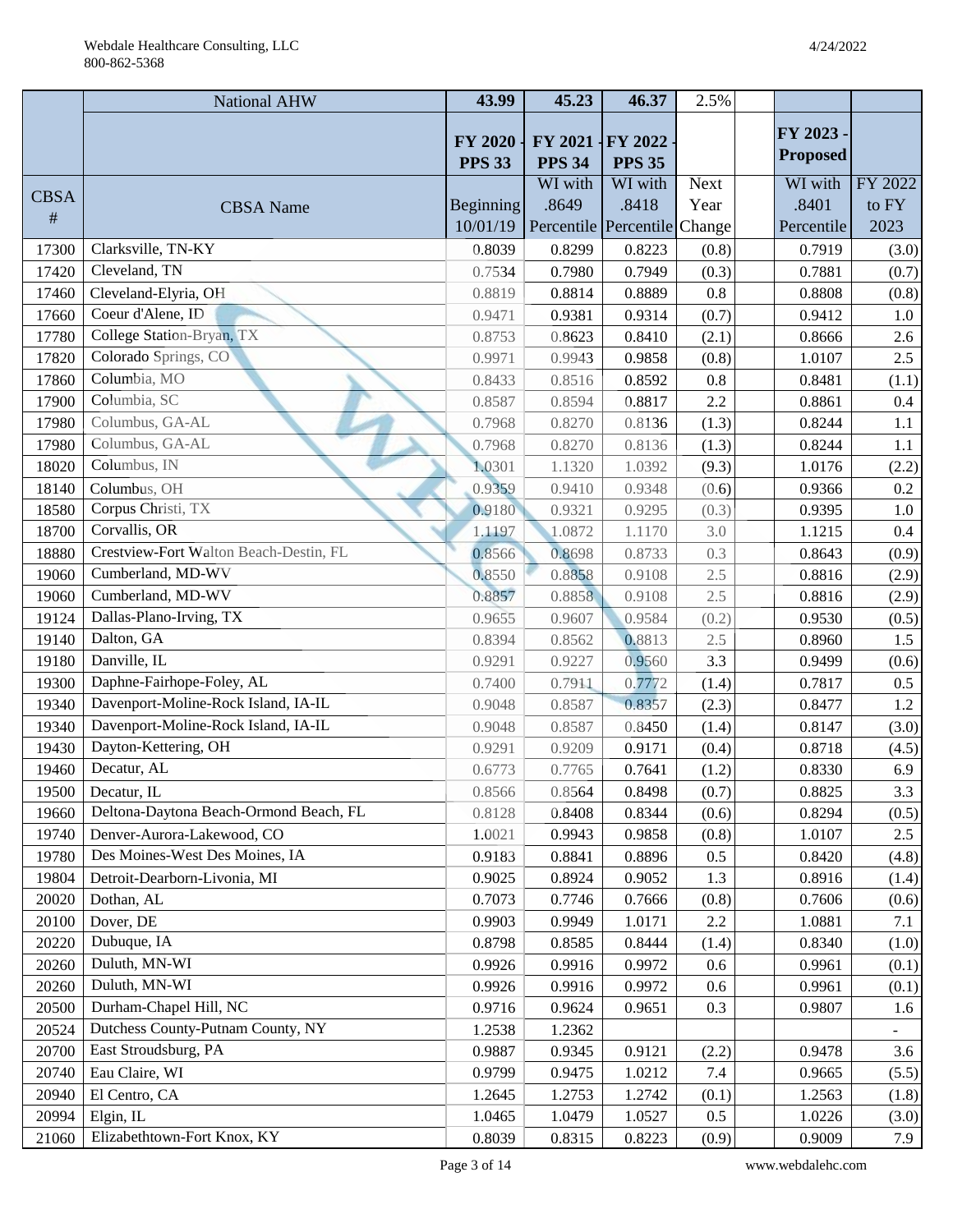|             | National AHW                              | 43.99                           | 45.23                    | 46.37                        | 2.5%                     |                 |                          |
|-------------|-------------------------------------------|---------------------------------|--------------------------|------------------------------|--------------------------|-----------------|--------------------------|
|             |                                           |                                 |                          |                              |                          | FY 2023 -       |                          |
|             |                                           | <b>FY 2020</b><br><b>PPS 33</b> | FY 2021<br><b>PPS 34</b> | FY 2022<br><b>PPS 35</b>     |                          | <b>Proposed</b> |                          |
|             |                                           |                                 | WI with                  | WI with                      | <b>Next</b>              | WI with         | FY 2022                  |
| <b>CBSA</b> | <b>CBSA</b> Name                          | Beginning                       | .8649                    | .8418                        | Year                     | .8401           | to FY                    |
| #           |                                           | 10/01/19                        |                          | Percentile Percentile Change |                          | Percentile      | 2023                     |
| 21140       | Elkhart-Goshen, IN                        | 0.9368                          | 0.9699                   | 1.0083                       | 3.8                      | 1.0136          | $0.5\,$                  |
| 21300       | Elmira, NY                                | 0.8643                          | 0.8746                   | 0.9471                       | 7.3                      | 0.9482          | 0.1                      |
| 21340       | El Paso, TX                               | 0.8092                          | 0.8392                   | 0.8296                       | (1.0)                    | 0.8311          | 0.1                      |
| 21420       | Enid, OK                                  | 0.8751                          | 0.8647                   | 0.8485                       | (1.6)                    | 0.8491          | 0.1                      |
| 21500       | Erie, PA                                  | 0.7936                          | 0.8296                   | 0.8278                       | (0.2)                    | 0.8238          | (0.4)                    |
| 21660       | Eugene, OR                                | 1.2311                          | 1.1705                   | 1.1803                       | 1.0                      | 1.1324          | (4.8)                    |
| 21780       | Evansville, IN-KY                         | 0.9171                          | 0.9254                   | 0.9310                       | 0.6                      | 0.9178          | (1.3)                    |
| 21780       | Evansville, IN-KY                         | 0.9171                          | 0.9254                   | 0.9310                       | 0.6                      | 0.9178          | (1.3)                    |
| 21820       | Fairbanks, AK                             | 1.2624                          | 1.2383                   | 1.2150                       | (2.3)                    | 1.1880          | (2.7)                    |
| 22020       | Fargo, ND-MN                              | 0.9081                          | 0.9089                   | 0.9132                       | 0.4                      | 0.9007          | (1.3)                    |
| 22020       | Fargo, ND-MN                              | 1.0000                          | 1.0000                   | 1.0000                       |                          | 1.0000          |                          |
| 22140       | Farmington, NM                            | 0.9332                          | 0.9027                   | 0.9222                       | 2.0                      | 0.9218          | (0.0)                    |
| 22180       | Fayetteville, NC                          | 0.8749                          | 0.8331                   | 0.8609                       | 2.8                      | 0.8339          | (2.7)                    |
| 22220       | Fayetteville-Springdale-Rogers, AR-MO     | 0.8316                          | 0.8507                   | 0.8303                       | (2.0)                    | 0.8536          | 2.3                      |
| 22220       | Fayetteville-Springdale-Rogers, AR-MO     | 0.8316                          | 0.8507                   | 0.8303                       | (2.0)                    | 0.8536          | 2.3                      |
| 22380       | Flagstaff, AZ                             | 1.0590                          | 1.0045                   | 1.0390                       | 3.5                      | 1.0107          | (2.8)                    |
| 22420       | Flint, MI                                 | 1.0965                          | 1.0793                   | 1.0675                       | (1.2)                    | 1.0151          | (5.2)                    |
| 22500       | Florence, SC                              | 0.8225                          | 0.8318                   | 0.8355                       | 0.4                      | 0.8237          | (1.2)                    |
| 22520       | Florence-Muscle Shoals, AL                | 0.6629                          | 0.7660                   | 0.7488                       | (1.7)                    | 0.7484          | (0.0)                    |
| 22540       | Fond du Lac, WI                           | 0.8946                          | 0.9475                   | 0.9160                       | (3.2)                    | 0.9016          | (1.4)                    |
| 22660       | Fort Collins, CO                          | 0.9971                          | 0.9943                   | 0.9858                       | (0.8)                    | 1.0107          | 2.5                      |
| 22744       | Fort Lauderdale-Pompano Beach-Sunrise, FL | 0.9419                          | 0.9302                   | 0.9154                       | (1.5)                    | 0.9131          | (0.2)                    |
| 22900       | Fort Smith, AR-OK                         | 0.7773                          | 0.8496                   | 0.8136                       | (3.6)                    | 0.8193          | 0.6                      |
| 22900       | Fort Smith, AR-OK                         | 0.7773                          | 0.8496                   | 0.8136                       | (3.6)                    | 0.8193          | 0.6                      |
| 23060       | Fort Wayne, IN                            | 0.8704                          | 0.9071                   | 0.9185                       | 1.1                      | 0.9478          | 2.9                      |
| 23104       | Fort Worth-Arlington-Grapevine, TX        | 0.9707                          | 0.9572                   | 0.9623                       | 0.5                      | 0.9576          | (0.5)                    |
| 23224       | Frederick-Gaithersburg-Rockville, MD      |                                 | 0.9581                   | 0.9623                       | 0.4                      | 0.9416          | (2.1)                    |
| 23420       | Fresno, CA                                | 1.2645                          | 1.2753                   | 1.2742                       | (0.1)                    | 1.2563          | (1.8)                    |
| 23460       | Gadsden, AL                               | 0.6700                          | 0.7669                   | 0.7701                       | 0.3                      | 0.7607          | (0.9)                    |
| 23540       | Gainesville, FL                           | 0.9171                          | 0.8968                   | 0.8861                       | (1.1)                    | 0.8510          | (3.5)                    |
| 23580       | Gainesville, GA                           | 0.8839                          | 0.9170                   | 0.9316                       | 1.5                      | 0.9097          | (2.2)                    |
| 23844       | Gary, IN                                  | 0.9359                          | 0.9142                   | 0.9252                       | 1.1                      | 1.0955          | 17.0                     |
| 23900       | Gettysburg, PA                            | 1.0382                          | 1.0484                   | 1.0195                       | (2.9)                    | 1.0353          | 1.6                      |
| 24020       | Glens Falls, NY                           | 0.8618                          | 0.8726                   | 0.8561                       | (1.7)                    | 0.8536          | (0.2)                    |
| 24140       | Goldsboro, NC                             | 0.8550                          | 0.9076                   | 0.9515                       | 4.4                      | 0.9972          | 4.6                      |
| 24220       | Grand Forks, ND-MN                        | 0.9081                          | 0.9089                   | 0.9132                       | 0.4                      | 0.9007          | (1.3)                    |
| 24220       | Grand Forks, ND-MN                        | 1.0000                          | 1.0000                   | 1.0000                       | $\overline{\phantom{a}}$ | 1.0000          | $\overline{\phantom{a}}$ |
| 24260       | Grand Island, NE                          | 0.9666                          | 0.9504                   | 0.9503                       | (0.0)                    | 0.9137          | (3.7)                    |
| 24300       | Grand Junction, CO                        | 0.9971                          | 0.9943                   | 0.9858                       | (0.8)                    | 1.0107          | 2.5                      |
| 24340       | Grand Rapids-Kentwood, MI                 | 0.8977                          | 0.9330                   | 0.9076                       | (2.5)                    | 0.8901          | (1.8)                    |
| 24420       | Grants Pass, OR                           | 1.0608                          | 1.0703                   | 1.0746                       | 0.4                      | 1.0368          | (3.8)                    |
| 24500       | Great Falls, MT                           | 1.0000                          | 1.0000                   | 1.0000                       |                          | 1.0000          |                          |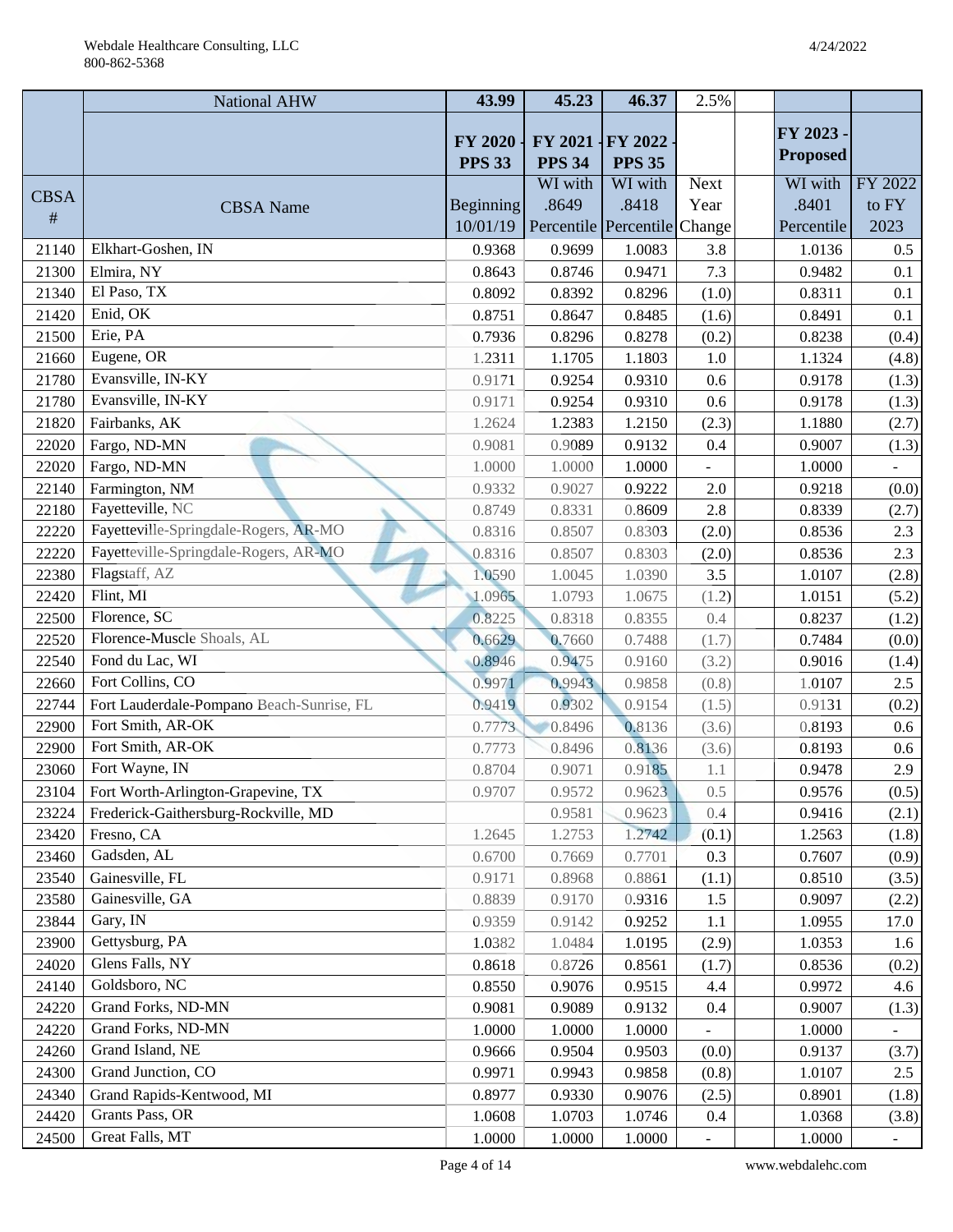|             | National AHW                             | 43.99                           | 45.23                    | 46.37                        | 2.5%        |                 |         |
|-------------|------------------------------------------|---------------------------------|--------------------------|------------------------------|-------------|-----------------|---------|
|             |                                          |                                 |                          |                              |             | FY 2023 -       |         |
|             |                                          | <b>FY 2020</b><br><b>PPS 33</b> | FY 2021<br><b>PPS 34</b> | FY 2022<br><b>PPS 35</b>     |             | <b>Proposed</b> |         |
|             |                                          |                                 | WI with                  | WI with                      | <b>Next</b> | WI with         | FY 2022 |
| <b>CBSA</b> | <b>CBSA</b> Name                         | <b>Beginning</b>                | .8649                    | .8418                        | Year        | .8401           | to FY   |
| #           |                                          | 10/01/19                        |                          | Percentile Percentile Change |             | Percentile      | 2023    |
| 24540       | Greeley, CO                              | 0.9971                          | 0.9943                   | 0.9858                       | (0.8)       | 1.0107          | $2.5\,$ |
| 24580       | Green Bay, WI                            | 0.9300                          | 0.9475                   | 0.9239                       | (2.4)       | 0.9328          | 0.9     |
| 24660       | Greensboro-High Point, NC                | 0.8948                          | 0.9080                   | 0.8885                       | (2.0)       | 0.8960          | $0.8\,$ |
| 24780       | Greenville, NC                           | 0.9435                          | 0.9227                   | 0.9072                       | (1.6)       | 0.8793          | (2.8)   |
| 24860       | Greenville-Anderson, SC                  | 0.8882                          | 0.8889                   | 0.8772                       | (1.2)       | 0.8549          | (2.2)   |
| 25020       | Guayama, PR                              | 0.3708                          | 0.6235                   | 0.6155                       | (0.8)       | 0.6214          | 0.6     |
| 25060       | Gulfport-Biloxi, MS                      | 0.7652                          | 0.8084                   | 0.7939                       | (1.4)       | 0.7909          | (0.3)   |
| 25180       | Hagerstown-Martinsburg, MD-WV            | 0.9039                          | 0.8519                   | 0.8624                       | 1.1         | 0.8506          | (1.2)   |
| 25180       | Hagerstown-Martinsburg, MD-WV            | 0.9039                          | 0.8613                   | 0.8624                       | 0.1         | 0.8377          | (2.5)   |
| 25220       | Hammond, LA                              | 0.8313                          | 0.8432                   | 0.8214                       | (2.2)       | 0.8355          | 1.4     |
| 25260       | Hanford-Corcoran, CA                     | 1.2645                          | 1.2753                   | 1.2742                       | (0.1)       | 1.2563          | (1.8)   |
| 25420       | Harrisburg-Carlisle, PA                  | 0.9524                          | 0.9151                   | 0.9580                       | 4.3         | 0.9640          | 0.6     |
| 25500       | Harrisonburg, VA                         | 0.9451                          | 0.9276                   | 0.9387                       | 1.1         | 0.9357          | (0.3)   |
| 25540       | Hartford-East Hartford-Middletown, CT    | 1.0860                          | 1.0791                   | 1.0984                       | 1.9         | 1.1881          | 9.0     |
| 25620       | Hattiesburg, MS                          | 0.7573                          | 0.8083                   | 0.7905                       | (1.8)       | 0.7752          | (1.5)   |
| 25860       | Hickory-Lenoir-Morganton, NC             | 0.8792                          | 0.8647                   | 0.8624                       | (0.2)       | 0.8549          | (0.8)   |
| 25940       | Hilton Head Island-Bluffton-Beaufort, SC | 0.8225                          | 0.8318                   | 0.8355                       | 0.4         | 0.8211          | (1.4)   |
| 26140       | Homosassa Springs, FL                    | 0.8234                          | 0.8611                   | 0.8581                       | (0.3)       | 0.8639          | 0.6     |
| 26300       | Hot Springs, AR                          | 0.8480                          | 0.8652                   | 0.8437                       | (2.2)       | 0.8707          | 2.7     |
| 26380       | Houma-Thibodaux, LA                      | 0.7500                          | 0.7907                   | 0.7719                       | (1.9)       | 0.7770          | 0.5     |
| 26420       | Houston-The Woodlands-Sugar Land, TX     | 1.0021                          | 1.0011                   | 0.9908                       | (1.0)       | 0.9922          | 0.1     |
| 26580       | Huntington-Ashland, WV-KY-OH             | 0.8392                          | 0.8569                   | 0.8540                       | (0.3)       | 0.8498          | (0.4)   |
| 26580       | Huntington-Ashland, WV-KY-OH             | 0.8392                          | 0.8569                   | 0.8540                       | (0.3)       | 0.8498          | (0.4)   |
| 26580       | Huntington-Ashland, WV-KY-OH             | 0.8392                          | 0.8569                   | 0.8540                       | (0.3)       | 0.8498          | (0.4)   |
| 26620       | Huntsville, AL                           | 0.8266                          | 0.8480                   | 0.8314                       | (1.7)       | 0.8287          | (0.3)   |
| 26820       | Idaho Falls, ID                          | 0.8758                          | 0.8623                   | 0.8332                       | (2.9)       | 0.8587          | 2.6     |
| 26900       | Indianapolis-Carmel-Anderson, IN         | 1.0106                          | 0.9916                   | 0.9745                       | (1.7)       | 0.9743          | (0.0)   |
| 26980       | Iowa City, IA                            | 0.9754                          | 0.9755                   | 0.9471                       | (2.8)       | 0.9268          | (2.0)   |
| 27060       | Ithaca, NY                               | 0.9053                          | 0.9396                   | 1.0714                       | 13.2        | 1.0853          | 1.4     |
| 27100       | Jackson, MI                              | 0.9187                          | 0.8959                   | 0.8414                       | (5.5)       | 0.8493          | 0.8     |
| 27140       | Jackson, MS                              | 0.8004                          | 0.8387                   | 0.8123                       | (2.6)       | 0.8311          | 1.9     |
| 27180       | Jackson, TN                              | 0.7609                          | 0.8037                   | 0.7830                       | (2.1)       | 0.7780          | (0.5)   |
| 27260       | Jacksonville, FL                         | 0.8737                          | 0.8658                   | 0.8417                       | (2.4)       | 0.8392          | (0.3)   |
| 27340       | Jacksonville, NC                         | 0.7787                          | 0.8272                   | 0.8215                       | (0.6)       | 0.8234          | $0.2\,$ |
| 27500       | Janesville-Beloit, WI                    | 0.9065                          | 0.9475                   | 0.9160                       | (3.2)       | 0.9180          | $0.2\,$ |
| 27620       | Jefferson City, MO                       | 0.8494                          | 0.8478                   | 0.8232                       | (2.5)       | 0.8359          | 1.3     |
| 27740       | Johnson City, TN                         | 0.7064                          | 0.7879                   | 0.7757                       | (1.2)       | 0.7770          | 0.1     |
| 27780       | Johnstown, PA                            | 0.8107                          | 0.8405                   | 0.8278                       | (1.3)       | 0.8238          | (0.4)   |
| 27860       | Jonesboro, AR                            | 0.7952                          | 0.8298                   | 0.8144                       | (1.5)       | 0.8204          | 0.6     |
| 27900       | Joplin, MO                               | 0.7821                          | 0.8266                   | 0.8081                       | (1.9)       | 0.8112          | 0.3     |
| 27980       | Kahului-Wailuku-Lahaina, HI              | 1.3024                          | 1.2581                   | 1.3106                       | 5.3         | 1.4271          | 11.7    |
| 28020       | Kalamazoo-Portage, MI                    | 1.0110                          | 0.9539                   | 0.9569                       | 0.3         | 0.9199          | (3.7)   |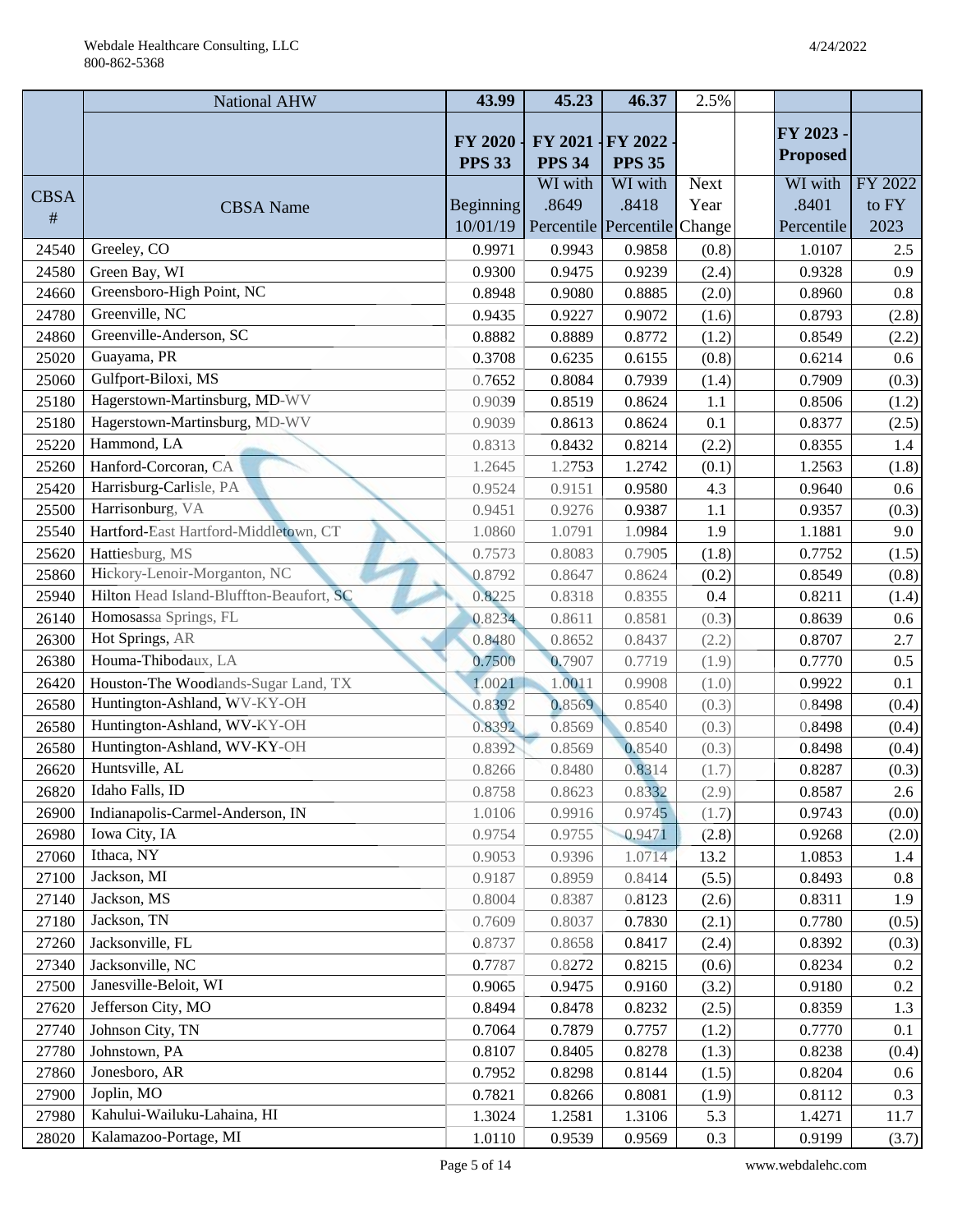|             | <b>National AHW</b>                      | 43.99            | 45.23                        | 46.37                    | 2.5%        |                 |         |
|-------------|------------------------------------------|------------------|------------------------------|--------------------------|-------------|-----------------|---------|
|             |                                          |                  |                              |                          |             | FY 2023 -       |         |
|             |                                          | <b>FY 2020</b>   | FY 2021                      | FY 2022                  |             | <b>Proposed</b> |         |
|             |                                          | <b>PPS 33</b>    | <b>PPS 34</b><br>WI with     | <b>PPS 35</b><br>WI with | <b>Next</b> | WI with         | FY 2022 |
| <b>CBSA</b> | <b>CBSA</b> Name                         | <b>Beginning</b> | .8649                        | .8418                    | Year        | .8401           | to FY   |
| #           |                                          | 10/01/19         | Percentile Percentile Change |                          |             | Percentile      | 2023    |
| 28100       | Kankakee, IL                             | 0.9025           | 0.9018                       | 0.8870                   | (1.5)       | 0.9122          | $2.5\,$ |
| 28140       | Kansas City, MO-KS                       | 0.9262           | 0.9005                       | 0.9119                   | 1.1         | 0.9051          | (0.7)   |
| 28140       | Kansas City, MO-KS                       | 0.9262           | 0.9005                       | 0.9119                   | 1.1         | 0.9051          | (0.7)   |
| 28420       | Kennewick-Richland, WA                   | 1.0172           | 1.1035                       | 1.1029                   | (0.1)       | 1.0659          | (3.7)   |
| 28660       | Killeen-Temple, TX                       | 0.9860           | 0.9407                       | 0.9640                   | 2.3         | 1.0085          | 4.5     |
| 28700       | Kingsport-Bristol-Bristol, TN-VA         | 0.7604           | 0.8144                       | 0.8103                   | (0.4)       | 0.7770          | (3.3)   |
| 28700       | Kingsport-Bristol-Bristol, TN-VA         | 0.7064           | 0.7879                       | 0.7757                   | (1.2)       | 0.8170          | 4.1     |
| 28740       | Kingston, NY                             | 0.9016           | 0.9414                       | 0.9773                   | 3.6         | 0.9993          | $2.2\,$ |
| 28940       | Knoxville, TN                            | 0.7145           | 0.7892                       | 0.7757                   | (1.4)       | 0.7806          | 0.5     |
| 29020       | Kokomo, IN                               | 0.9403           | 0.9455                       | 0.9545                   | 0.9         | 0.9547          | 0.0     |
| 29100       | La Crosse-Onalaska, WI-MN                | 0.9732           | 0.9142                       | 0.9378                   | 2.4         | 0.9486          | 1.1     |
| 29100       | La Crosse-Onalaska, WI-MN                | 0.9732           | 0.9475                       | 0.9378                   | (1.0)       | 0.9486          | 1.1     |
| 29180       | Lafayette, LA                            | 0.7773           | 0.8117                       | 0.7975                   | (1.4)       | 0.8014          | $0.4\,$ |
| 29200       | Lafayette, IN                            | 0.9691           | 0.9878                       | 0.9998                   | 1.2         | 0.9638          | (3.6)   |
| 29340       | Lake Charles, LA                         | 0.7641           | 0.8131                       | 0.7973                   | (1.6)       | 0.8214          | 2.4     |
| 29404       | Lake County-Kenosha County, IL-WI        | 1.0396           | 1.0174                       | 1.0109                   | (0.7)       | 0.9965          | (1.4)   |
| 29404       | Lake County-Kenosha County, IL-WI        | 1.0396           | 1.0174                       | 1.0109                   | (0.7)       | 0.9965          | (1.4)   |
| 29420       | Lake Havasu City-Kingman, AZ             | 0.9849           | 0.9036                       | 0.9151                   | 1.2         | 0.8641          | (5.1)   |
| 29460       | Lakeland-Winter Haven, FL                | 0.8128           | 0.8408                       | 0.8235                   | (1.7)       | 0.8266          | 0.3     |
| 29540       | Lancaster, PA                            | 0.9016           | 0.9082                       | 0.9176                   | 0.9         | 0.9295          | 1.2     |
| 29620       | Lansing-East Lansing, MI                 | 0.9889           | 0.9526                       | 0.9486                   | (0.4)       | 0.9245          | (2.4)   |
| 29700       | Laredo, TX                               | 0.8092           | 0.8392                       | 0.8296                   | (1.0)       | 0.8311          | 0.1     |
| 29740       | Las Cruces, NM                           | 0.9029           | 0.9018                       | 0.9138                   | 1.2         | 0.8962          | (1.8)   |
| 29820       | Las Vegas-Henderson-Paradise, NV         | 1.1570           | 1.1430                       | 1.1326                   | (1.0)       | 1.1521          | 1.9     |
| 29940       | Lawrence, KS                             | 0.8455           | 0.8512                       | 0.8570                   | 0.6         | 0.9162          | 5.9     |
| 30020       | Lawton, OK                               | 0.7739           | 0.8184                       | 0.8096                   | (0.9)       | 0.8062          | (0.3)   |
| 30140       | Lebanon, PA                              | 0.9357           | 0.9782                       | 0.9511                   | (2.7)       | 1.0011          | 5.0     |
| 30300       | Lewiston, ID-WA                          | 0.8433           | 0.8244                       | 0.8491                   | 2.5         | 0.8774          | 2.8     |
| 30300       | Lewiston, ID-WA                          | 1.0101           | 1.1035                       | 1.1029                   | (0.1)       | 1.0659          | (3.7)   |
| 30340       | Lewiston-Auburn, ME                      | 0.8709           | 0.8926                       | 0.8866                   | (0.6)       | 0.9093          | 2.3     |
| 30460       | Lexington-Fayette, KY                    | 0.9060           | 0.8830                       | 0.8778                   | (0.5)       | 0.8827          | 0.5     |
| 30620       | Lima, OH                                 | 0.8668           | 0.8583                       | 0.8363                   | (2.2)       | 0.8401          | $0.4\,$ |
| 30700       | Lincoln, NE                              | 0.9553           | 0.9548                       | 0.9771                   | 2.2         | 0.9293          | (4.8)   |
| 30780       | Little Rock-North Little Rock-Conway, AR | 0.8069           | 0.8478                       | 0.8305                   | (1.7)       | 0.8387          | 0.8     |
| 30860       | Logan, UT-ID                             | 0.8996           | 0.8981                       | 0.9419                   | 4.4         | 0.9224          | (2.0)   |
| 30860       | Logan, UT-ID                             | 0.8996           | 0.8981                       | 0.9419                   | 4.4         | 0.9224          | (2.0)   |
| 30980       | Longview, TX                             | 0.8092           | 0.8392                       | 0.8341                   | (0.5)       | 0.8468          | 1.3     |
| 31020       | Longview, WA                             | 1.1597           | 1.1039                       | 1.1308                   | 2.7         | 1.0883          | (4.3)   |
| 31084       | Los Angeles-Long Beach-Glendale, CA      | 1.2918           | 1.2895                       | 1.2894                   | (0.0)       | 1.2990          | 1.0     |
| 31140       | Louisville/Jefferson County, KY-IN       | 0.8885           | 0.8699                       | 0.8680                   | (0.2)       | 0.8718          | 0.4     |
| 31140       | Louisville/Jefferson County, KY-IN       | 0.8885           | 0.8699                       | 0.8680                   | (0.2)       | 0.8718          | 0.4     |
| 31180       | Lubbock, TX                              | 0.8408           | 0.8593                       | 0.8296                   | (3.0)       | 0.8345          | $0.5\,$ |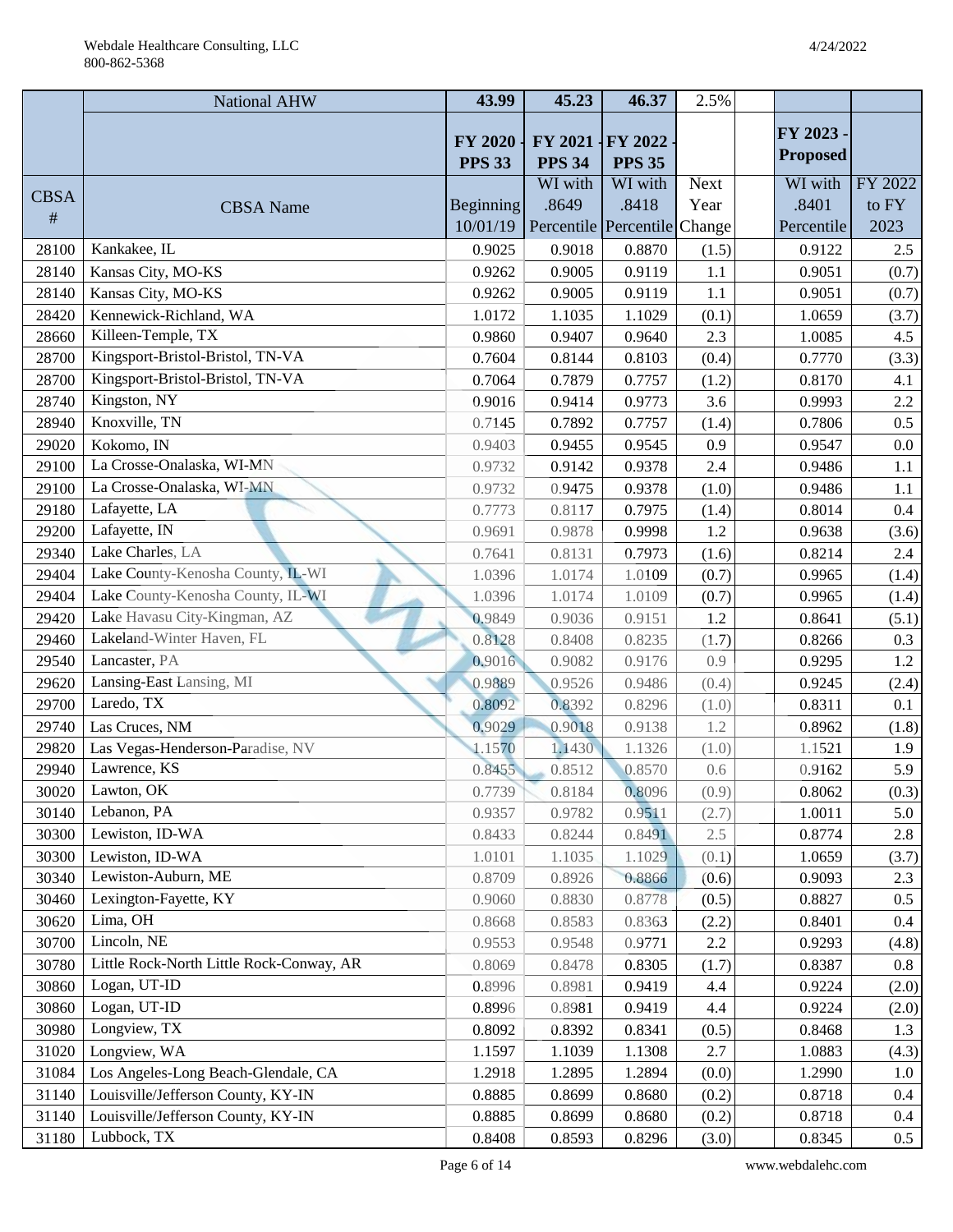|             | <b>National AHW</b>                               | 43.99                           | 45.23                    | 46.37                    | 2.5%        |                 |         |
|-------------|---------------------------------------------------|---------------------------------|--------------------------|--------------------------|-------------|-----------------|---------|
|             |                                                   |                                 |                          |                          |             | FY 2023 -       |         |
|             |                                                   | <b>FY 2020</b><br><b>PPS 33</b> | FY 2021<br><b>PPS 34</b> | FY 2022<br><b>PPS 35</b> |             | <b>Proposed</b> |         |
|             |                                                   |                                 | WI with                  | WI with                  | <b>Next</b> | WI with         | FY 2022 |
| <b>CBSA</b> | <b>CBSA</b> Name                                  | <b>Beginning</b>                | .8649                    | .8418                    | Year        | .8401           | to FY   |
| $\#$        |                                                   | 10/01/19                        |                          | Percentile Percentile    | Change      | Percentile      | 2023    |
| 31340       | Lynchburg, VA                                     | 0.8616                          | 0.8547                   | 0.8770                   | 2.2         | 0.8308          | (4.6)   |
| 31420       | Macon-Bibb County, GA                             | 0.8510                          | 0.9098                   | 0.8928                   | (1.7)       | 0.8866          | (0.6)   |
| 31460       | Madera, CA                                        | 1.2645                          | 1.2753                   | 1.2742                   | (0.1)       | 1.2563          | (1.8)   |
| 31540       | Madison, WI                                       | 1.0565                          | 1.0228                   | 1.0216                   | (0.1)       | 1.0474          | 2.6     |
| 31700       | Manchester-Nashua, NH                             | 1.0420                          | 1.0362                   | 1.0737                   | 3.8         | 1.0570          | (1.7)   |
| 31740       | Manhatten, KS                                     | 0.8957                          | 0.8298                   | 0.8404                   | 1.1         | 0.8581          | 1.8     |
| 31860       | Mankato, MN                                       | 1.0449                          | 1.0288                   | 1.0442                   | 1.5         | 1.0451          | 0.1     |
| 31900       | Mansfield, OH                                     | 0.8591                          | 0.8469                   | 0.8853                   | 3.8         | 0.8991          | 1.4     |
| 32420       | Mayagüez, PR                                      | 0.3708                          | 0.6182                   | 0.6041                   | (1.4)       | 0.6004          | (0.4)   |
| 32580       | McAllen-Edinburg-Mission, TX                      | 0.8408                          | 0.8406                   | 0.8296                   | (1.1)       | 0.8311          | 0.1     |
| 32780       | Medford, OR                                       | 1.0748                          | 1.0841                   | 1.1139                   | 3.0         | 1.0832          | (3.1)   |
| 32820       | Memphis, TN-MS-AR                                 | 0.8670                          | 0.8604                   | 0.8439                   | (1.7)       | 0.8295          | (1.4)   |
| 32820       | Memphis, TN-MS-AR                                 | 0.8670                          | 0.8604                   | 0.8439                   | (1.7)       | 0.8295          | (1.4)   |
| 32820       | Memphis, TN-MS-AR                                 | 0.8670                          | 0.8604                   | 0.8439                   | (1.7)       | 0.8295          | (1.4)   |
| 32900       | Merced, CA                                        | 1.3241                          | 1.2898                   | 1.2922                   | 0.2         | 1.3290          | 3.7     |
| 33124       | Miami-Miami Beach-Kendall, FL                     | 0.9474                          | 0.9337                   | 0.9359                   | 0.2         | 0.9197          | (1.6)   |
| 33140       | Michigan City-La Porte, IN                        | 0.9309                          | 0.9240                   | 0.9295                   | 0.5         | 0.9295          |         |
| 33220       | Midland, MI                                       | 0.9096                          | 0.9031                   | 0.8663                   | (3.7)       | 0.9068          | 4.1     |
| 33260       | Midland, TX                                       | 0.9994                          | 0.8995                   | 0.8388                   | (6.1)       | 0.8369          | (0.2)   |
| 33340       | Milwaukee-Waukesha, WI                            | 0.9607                          | 0.9813                   | 0.9784                   | (0.3)       | 0.9781          | (0.0)   |
| 33460       | Minneapolis-St. Paul-Bloomington, MN-WI           | 1.1215                          | 1.0905                   | 1.0831                   | (0.7)       | 1.0603          | (2.3)   |
| 33460       | Minneapolis-St. Paul-Bloomington, MN-WI           | 1.1215                          | 1.0905                   | 1.0831                   | (0.7)       | 1.0603          | (2.3)   |
| 33540       | Missoula, MT                                      | 1.0000                          | 1.0000                   | 1.0000                   |             | 1.0000          |         |
| 33660       | Mobile, AL                                        | 0.7566                          | 0.8040                   | 0.8034                   | (0.1)       | 0.7919          | (1.2)   |
| 33700       | Modesto, CA                                       | 1.2765                          | 1.2911                   | 1.2924                   | 0.1         | 1.3190          | 2.7     |
| 33740       | Monroe, LA                                        | 0.7873                          | 0.8187                   | 0.7922                   | (2.7)       | 0.7952          | 0.3     |
| 33780       | Monroe, MI                                        | 0.8851                          | 0.9443                   | 0.8546                   | (9.0)       | 0.9135          | 5.9     |
| 33860       | Montgomery, AL                                    | 0.7559                          | 0.8122                   | 0.7869                   | (2.5)       | 0.8031          | 1.6     |
| 33874       | Montgomery County-Bucks County-Chester County, PA | 0.9880                          | 0.9750                   | 0.9745                   | (0.0)       | 0.9876          | 1.3     |
| 34060       | Morgantown, WV                                    | 0.8277                          | 0.8381                   | 0.8212                   | (1.7)       | 0.8120          | (0.9)   |
| 34100       | Morristown, TN                                    | 0.7064                          | 0.7879                   | 0.7757                   | (1.2)       | 0.7770          | 0.1     |
| 34580       | Mount Vernon-Anacortes, WA                        | 1.0185                          | 1.1035                   | 1.1029                   | (0.1)       | 1.0659          | (3.7)   |
| 34620       | Muncie, IN                                        | 0.9228                          | 1.0207                   | 1.0163                   | (0.4)       | 0.9922          | (2.4)   |
| 34740       | Muskegon-Norton Shores, MI                        | 0.9401                          | 0.9479                   | 0.9156                   | (3.2)       | 0.9043          | (1.1)   |
| 34820       | Myrtle Beach-Conway-North Myrtle Beach, SC-NC     | 0.8405                          | 0.8541                   | 0.8491                   | (0.5)       | 0.8466          | (0.2)   |
| 34820       | Myrtle Beach-Conway-North Myrtle Beach, SC-NC     | 0.8405                          | 0.8541                   | 0.8491                   | (0.5)       | 0.8466          | (0.2)   |
| 34900       | Napa, CA                                          | 1.5493                          | 1.5452                   | 1.5316                   | (1.4)       | 1.5166          | (1.5)   |
| 34940       | Naples-Immokalee-Marco Island, FL                 | 0.8670                          | 0.8578                   | 0.8943                   | 3.7         | 0.8859          | (0.8)   |
| 34980       | Nashville-Davidson--Murfreesboro-Franklin, TN     | 0.8787                          | 0.8741                   | 0.8731                   | (0.1)       | 0.8622          | (1.1)   |
| 35004       | Nassau County-Suffolk County, NY                  | 1.3525                          | 1.3540                   | 1.2915                   | (6.3)       | 1.2975          | $0.6\,$ |
| 35084       | Newark, NJ-PA                                     | 1.1208                          | 1.1195                   | 1.0943                   | (2.5)       | 1.1365          | 4.2     |
| 35084       | Newark, NJ-PA                                     | 1.1208                          | 1.1195                   | 1.0943                   | (2.5)       | 1.0957          | 0.1     |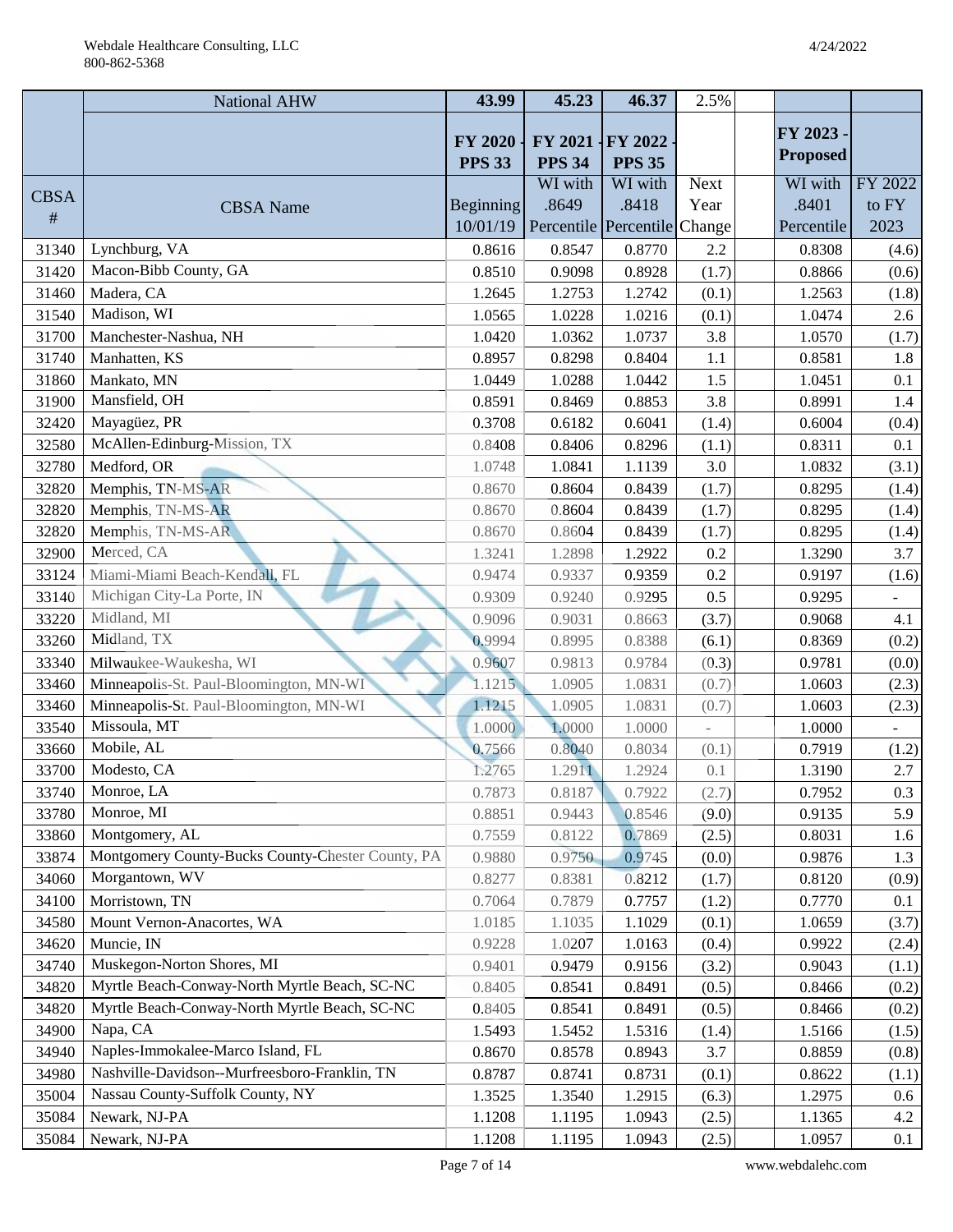|             | <b>National AHW</b>                      | 43.99                           | 45.23                    | 46.37                        | 2.5%        |                 |         |
|-------------|------------------------------------------|---------------------------------|--------------------------|------------------------------|-------------|-----------------|---------|
|             |                                          |                                 |                          |                              |             | FY 2023 -       |         |
|             |                                          | <b>FY 2020</b><br><b>PPS 33</b> | FY 2021<br><b>PPS 34</b> | FY 2022<br><b>PPS 35</b>     |             | <b>Proposed</b> |         |
|             |                                          |                                 | WI with                  | WI with                      | <b>Next</b> | WI with         | FY 2022 |
| <b>CBSA</b> | <b>CBSA</b> Name                         | <b>Beginning</b>                | .8649                    | .8418                        | Year        | .8401           | to FY   |
| #           |                                          | 10/01/19                        |                          | Percentile Percentile Change |             | Percentile      | 2023    |
| 35100       | New Bern, NC                             | 0.8234                          | 0.8335                   | 0.8285                       | (0.5)       | 0.8234          | (0.5)   |
| 35154       | New Brunswick-Lakewood, NJ               |                                 | 1.0754                   | 1.0757                       | 0.0         | 1.1365          | 6.1     |
| 35300       | New Haven-Milford, CT                    | 1.1755                          | 1.1623                   | 1.1363                       | (2.6)       | 1.1881          | 5.2     |
| 35380       | New Orleans-Metairie, LA                 | 0.8236                          | 0.8500                   | 0.8398                       | (1.0)       | 0.8267          | (1.3)   |
| 35614       | New York-Jersey City-White Plains, NY-NJ | 1.2866                          | 1.3468                   | 1.3404                       | (0.6)       | 1.3296          | (1.1)   |
| 35614       | New York-Jersey City-White Plains, NY-NJ | 1.2866                          | 1.3468                   | 1.3404                       | (0.6)       | 1.3296          | (1.1)   |
| 35660       | Niles-Benton Harbor, MI                  | 0.8598                          | 0.8575                   | 0.8414                       | (1.6)       | 0.8335          | (0.8)   |
| 35840       | North Point-Sarasota-Bradenton, FL       | 0.9205                          | 0.9080                   | 0.9286                       | 2.1         | 0.9270          | (0.2)   |
| 35980       | Norwich-New London, CT                   | 1.2426                          | 1.1182                   | 1.1865                       | 6.8         | 1.1881          | 0.2     |
| 36084       | Oakland-Hayward-Berkley, CA              | 1.7353                          | 1.7327                   | 1.7591                       | 2.6         | 1.8030          | 4.4     |
| 36100       | Ocala, FL                                | 0.8178                          | 0.8509                   | 0.8566                       | 0.6         | 0.8722          | 1.6     |
| 36140       | Ocean City, NJ                           | 1.0956                          | 1.0626                   | 1.0666                       | 0.4         | 1.1365          | 7.0     |
| 36220       | Odessa, TX                               | 0.9062                          | 0.8699                   | 0.8665                       | (0.3)       | 0.8504          | (1.6)   |
| 36260       | Ogden-Clearfield, UT                     | 0.9032                          | 0.8962                   | 0.9200                       | 2.4         | 0.9002          | (2.0)   |
| 36420       | Oklahoma City, OK                        | 0.8814                          | 0.8828                   | 0.8707                       | (1.2)       | 0.8645          | (0.6)   |
| 36500       | Olympia-Lacey-Tumwater, WA               | 1.1324                          | 1.1164                   | 1.1295                       | 1.3         | 1.1071          | (2.2)   |
| 36540       | Omaha-Council Bluffs, NE-IA              | 0.9219                          | 0.9392                   | 0.9490                       | 1.0         | 0.9543          | $0.5\,$ |
| 36540       | Omaha-Council Bluffs, NE-IA              | 0.9219                          | 0.9392                   | 0.9490                       | 1.0         | 0.9543          | 0.5     |
| 36740       | Orlando-Kissimmee-Sanford, FL            | 0.8733                          | 0.8739                   | 0.8976                       | 2.4         | 0.8806          | (1.7)   |
| 36780       | Oshkosh-Neenah, WI                       | 0.9108                          | 0.9475                   | 0.9443                       | (0.3)       | 0.9243          | (2.0)   |
| 36980       | Owensboro, KY                            | 0.8726                          | 0.8547                   | 0.8394                       | (1.5)       | 0.8701          | 3.1     |
| 37100       | Oxnard-Thousand Oaks-Ventura, CA         | 1.4370                          | 1.4178                   | 1.4236                       | 0.6         | 1.4332          | $1.0\,$ |
| 37340       | Palm Bay-Melbourne-Titusville, FL        | 0.9255                          | 0.8997                   | 0.9001                       | 0.0         | 0.8846          | (1.6)   |
| 37460       | Panama City, FL                          | 0.8128                          | 0.8418                   | 0.8883                       | 4.7         | 0.8562          | (3.2)   |
| 37620       | Parkersburg-Vienna, WV                   | 0.7302                          | 0.8158                   | 0.8093                       | (0.7)       | 0.8155          | $0.6\,$ |
| 37860       | Pensacola-Ferry Pass-Brent, FL           | 0.8327                          | 0.8408                   | 0.8235                       | (1.7)       | 0.8247          | 0.1     |
| 37900       | Peoria, IL                               | 0.8623                          | 0.8635                   | 0.8523                       | (1.1)       | 0.8545          | $0.2\,$ |
| 37964       | Philadelphia, PA                         | 1.0962                          | 1.0751                   | 1.0971                       | 2.2         | 1.0872          | (1.0)   |
| 38060       | Phoenix-Mesa-Chandler, AZ                | 0.9835                          | 0.9631                   | 0.9734                       | 1.0         | 0.9655          | (0.8)   |
| 38220       | Pine Bluff, AR                           | 0.8252                          | 0.8228                   | 0.8137                       | (0.9)       | 0.7861          | (2.8)   |
| 38300       | Pittsburgh, PA                           | 0.8482                          | 0.8517                   | 0.8342                       | (1.7)       | 0.8356          | 0.1     |
| 38340       | Pittsfield, MA                           | 1.2324                          | 1.2673                   | 1.2889                       | 2.2         | 1.3002          | 1.1     |
| 38540       | Pocatello, ID                            | 0.8817                          | 0.9260                   | 0.8776                       | (4.8)       | 0.9104          | 3.3     |
| 38660       | Ponce, PR                                | 0.3731                          | 0.6182                   | 0.6041                       | (1.4)       | 0.6004          | (0.4)   |
| 38860       | Portland-South Portland, ME              | 1.0412                          | 1.0549                   | 1.0238                       | (3.1)       | 1.0251          | 0.1     |
| 38900       | Portland-Vancouver-Hillsboro, OR-WA      | 1.1708                          | 1.1935                   | 1.2073                       | 1.4         | 1.2063          | (0.1)   |
| 38900       | Portland-Vancouver-Hillsboro, OR-WA      | 1.1708                          | 1.1935                   | 1.2073                       | 1.4         | 1.2063          | (0.1)   |
| 38940       | Port St. Lucie, FL                       | 0.9087                          | 0.8975                   | 0.8876                       | (1.0)       | 0.8937          | $0.6\,$ |
| 39100       | Poughkeepsie-Newburgh-Middletown, NY     |                                 | 1.1982                   | 1.2173                       | 1.9         | 1.1951          | (2.2)   |
| 39140       | Prescott Valley-Prescott, AZ             | 0.9799                          | 0.9895                   | 1.0060                       | 1.7         | 1.0103          | $0.4\,$ |
| 39300       | Providence-Warwick, RI-MA                | 1.0371                          | 1.2673                   | 1.2889                       | 2.2         | 1.3002          | 1.1     |
| 39300       | Providence-Warwick, RI-MA                | 1.0371                          | 1.0163                   | 1.1295                       | 11.3        | 1.1353          | $0.6\,$ |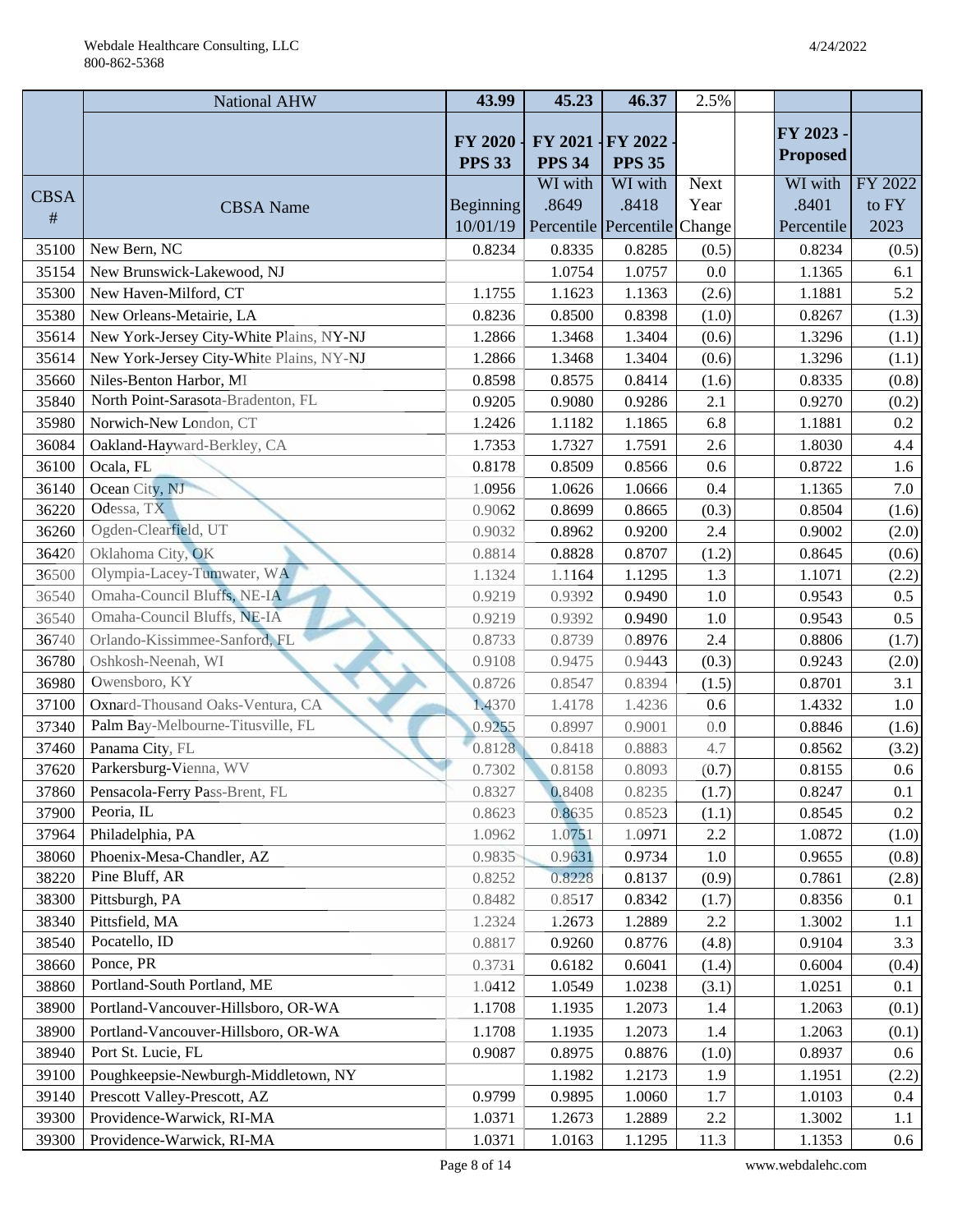|             | National AHW                                  | 43.99                           | 45.23                    | 46.37                        | 2.5%        |                 |                |
|-------------|-----------------------------------------------|---------------------------------|--------------------------|------------------------------|-------------|-----------------|----------------|
|             |                                               |                                 |                          |                              |             | FY 2023 -       |                |
|             |                                               | <b>FY 2020</b><br><b>PPS 33</b> | FY 2021<br><b>PPS 34</b> | $-FY 2022$<br><b>PPS 35</b>  |             | <b>Proposed</b> |                |
|             |                                               |                                 | WI with                  | WI with                      | <b>Next</b> | WI with         | FY 2022        |
| <b>CBSA</b> | <b>CBSA</b> Name                              | <b>Beginning</b>                | .8649                    | .8418                        | Year        | .8401           | to FY          |
| #           |                                               | 10/01/19                        |                          | Percentile Percentile Change |             | Percentile      | 2023           |
| 39340       | Provo-Orem, UT                                | 0.9205                          | 0.9109                   | 0.9423                       | 3.1         | 0.9703          | 2.8            |
| 39380       | Pueblo, CO                                    | 0.9971                          | 0.9943                   | 0.9858                       | (0.8)       | 1.0107          | 2.5            |
| 39460       | Punta Gorda, FL                               | 0.8593                          | 0.8647                   | 0.8474                       | (1.7)       | 0.8470          | (0.0)          |
| 39540       | Racine, WI                                    | 0.9269                          | 0.9706                   | 0.9738                       | 0.3         | 0.9834          | 1.0            |
| 39580       | Raleigh-Cary, NC                              | 0.9483                          | 0.9464                   | 0.9573                       | 1.1         | 0.9555          | (0.2)          |
| 39660       | Rapid City, SD                                | 1.0000                          | 1.0000                   | 1.0000                       |             | 1.0000          | $\blacksquare$ |
| 39740       | Reading, PA                                   | 1.0071                          | 1.0025                   | 0.9886                       | (1.4)       | 0.9699          | (1.9)          |
| 39820       | Redding, CA                                   | 1.3627                          | 1.3589                   | 1.3471                       | (1.2)       | 1.3444          | (0.3)          |
| 39900       | Reno, NV                                      | 1.0101                          | 1.0453                   | 1.0251                       | (2.0)       | 1.0474          | $2.2\,$        |
| 40060       | Richmond, VA                                  | 0.9039                          | 0.9163                   | 0.9239                       | 0.8         | 0.9114          | (1.3)          |
| 40140       | Riverside-San Bernardino-Ontario, CA          | 1.2645                          | 1.2753                   | 1.2742                       | (0.1)       | 1.2563          | (1.8)          |
| 40220       | Roanoke, VA                                   | 0.8903                          | 0.8737                   | 0.8495                       | (2.4)       | 0.8479          | (0.2)          |
| 40340       | Rochester, MN                                 | 1.0635                          | 1.0440                   | 1.0465                       | 0.2         | 1.0657          | 1.9            |
| 40380       | Rochester, NY                                 | 0.8618                          | 0.8843                   | 0.8986                       | 1.4         | 0.9108          | 1.2            |
| 40420       | Rockford, IL                                  | 0.9751                          | 0.9662                   | 0.9970                       | 3.1         | 0.9653          | (3.2)          |
| 40484       | Rockingham County-Strafford County, NH        | 1.0420                          | 1.0362                   | 1.0737                       | 3.8         | 1.0570          | (1.7)          |
| 40580       | Rocky Mount, NC                               | 0.8403                          | 0.8495                   | 0.8450                       | (0.4)       | 0.8606          | 1.6            |
| 40660       | Rome, GA                                      | 0.8670                          | 0.8696                   | 0.8754                       | 0.6         | 0.8525          | (2.3)          |
| 40900       | Sacramento-Roseville-Folsom, CA               | 1.6207                          | 1.6243                   | 1.6450                       | 2.1         | 1.6345          | (1.1)          |
| 40980       | Saginaw, MI                                   | 0.8889                          | 0.9016                   | 0.8973                       | (0.4)       | 0.9112          | 1.4            |
| 41060       | St. Cloud, MN                                 | 0.9937                          | 1.0203                   | 0.9571                       | (6.3)       | 0.9666          | $1.0\,$        |
| 41100       | St. George, UT                                | 0.9458                          | 0.9459                   | 0.9852                       | 3.9         | 0.9583          | (2.7)          |
| 41140       | St. Joseph, MO-KS                             | 0.9883                          | 0.9827                   | 0.9827                       |             | 0.9441          | (3.9)          |
| 41140       | St. Joseph, MO-KS                             | 0.9883                          | 0.9827                   | 0.9827                       |             | 0.9441          | (3.9)          |
| 41180       | St. Louis, MO-IL                              | 0.9260                          | 0.9152                   | 0.9449                       | 3.0         | 0.9351          | (1.0)          |
| 41180       | St. Louis, MO-IL                              | 0.9260                          | 0.9152                   | 0.9449                       | 3.0         | 0.9351          | (1.0)          |
| 41420       | Salem, OR                                     | 1.0874                          | 1.1002                   | 1.1317                       | 3.1         | 1.1223          | (0.9)          |
| 41500       | Salinas, CA                                   | 1.7740                          | 1.7730                   | 1.7921                       | 1.9         | 1.7912          | (0.1)          |
| 41540       | Salisbury, MD-DE                              | 0.9219                          | 0.9100                   | 0.9074                       | (0.3)       | 1.0881          | 18.1           |
| 41540       | Salisbury, MD-DE                              | 0.9219                          | 0.9100                   | 0.9074                       | (0.3)       | 0.8893          | (1.8)          |
| 41620       | Salt Lake City, UT                            | 0.9892                          | 0.9855                   | 0.9860                       | 0.0         | 0.9587          | (2.7)          |
| 41660       | San Angelo, TX                                | 0.8236                          | 0.8392                   | 0.8354                       | (0.4)       | 0.8311          | (0.4)          |
| 41700       | San Antonio-New Braunfels, TX                 | 0.8383                          | 0.8562                   | 0.8405                       | (1.6)       | 0.8379          | (0.3)          |
| 41740       | San Diego-Chula Vista-Carlsbad, CA            | 1.2645                          | 1.2753                   | 1.2742                       | (0.1)       | 1.2765          | 0.2            |
| 41884       | San Francisco-San Mateo-Redwood City, CA      | 1.7835                          | 1.8250                   | 1.7869                       | (3.8)       | 1.8634          | 7.7            |
| 41900       | San Germán, PR                                | 0.4277                          | 0.6409                   | 0.6226                       | (1.8)       | 0.6267          | 0.4            |
| 41940       | San Jose-Sunnyvale-Santa Clara, CA            | 1.8551                          | 1.8432                   | 1.8501                       | 0.7         | 1.8811          | 3.1            |
| 41980       | San Juan-Bayamon-Caguas, PR                   | 0.4160                          | 0.6328                   | 0.6160                       | (1.7)       | 0.6126          | (0.3)          |
| 42020       | San Luis Obispo-Paso Robles-Arroyo Grande, CA | 1.2663                          | 1.2791                   | 1.2948                       | 1.6         | 1.2709          | (2.4)          |
| 42034       | San Rafael, CA                                | 1.7900                          | 1.7857                   | 1.7904                       | 0.5         | 1.8265          | 3.6            |
| 42100       | Santa Cruz-Watsonville, CA                    | 1.8374                          | 1.8501                   | 1.8649                       | 1.5         | 1.7496          | (11.5)         |
| 42140       | Santa Fe, NM                                  | 1.0692                          | 1.0591                   | 0.9938                       | (6.5)       | 1.0159          | 2.2            |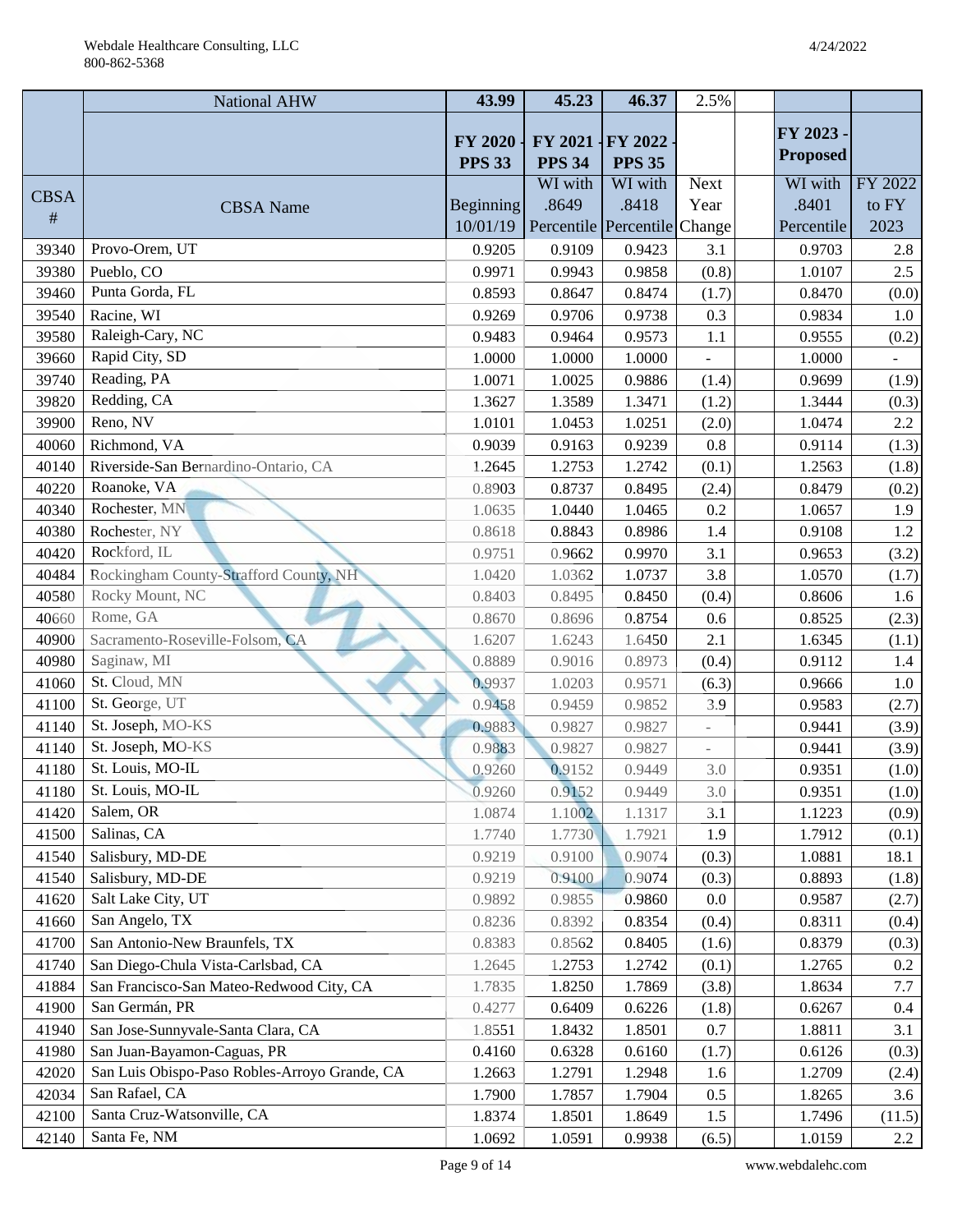|             | <b>National AHW</b>                   | 43.99            | 45.23         | 46.37                        | 2.5%          |                 |                |
|-------------|---------------------------------------|------------------|---------------|------------------------------|---------------|-----------------|----------------|
|             |                                       | <b>FY 2020</b>   | FY 2021       | FY 2022                      |               | FY 2023 -       |                |
|             |                                       | <b>PPS 33</b>    | <b>PPS 34</b> | <b>PPS 35</b>                |               | <b>Proposed</b> |                |
|             |                                       |                  | WI with       | WI with                      | <b>Next</b>   | WI with         | FY 2022        |
| <b>CBSA</b> | <b>CBSA</b> Name                      | <b>Beginning</b> | .8649         | .8418                        | Year          | .8401           | to FY          |
| #           |                                       | 10/01/19         |               | Percentile Percentile Change |               | Percentile      | 2023           |
| 42200       | Santa Maria-Santa Barbara, CA         | 1.4138           | 1.4052        | 1.3919                       | (1.3)         | 1.4491          | 5.7            |
| 42220       | Santa Rosa, CA                        | 1.6633           | 1.6438        | 1.6722                       | 2.8           | 1.7176          | 4.5            |
| 42340       | Savannah, GA                          | 0.7893           | 0.8262        | 0.8303                       | 0.4           | 0.8245          | (0.6)          |
| 42540       | Scranton--Wilkes-Barre, PA            | 0.8417           | 0.8593        | 0.8594                       | 0.0           | 0.8447          | (1.5)          |
| 42644       | Seattle-Bellevue-Kent, WA             | 1.1590           | 1.1594        | 1.1756                       | 1.6           | 1.1561          | (2.0)          |
| 42680       | Sebastian-Vero Beach, FL              | 0.8148           | 0.8408        | 0.8241                       | (1.7)         | 0.8255          | 0.1            |
| 42700       | Sebring-Avon Park, FL                 | 0.8128           | 0.8408        | 0.8377                       | (0.3)         | 0.8460          | $0.8\,$        |
| 43100       | Sheboygan, WI                         | 0.9368           | 0.9475        | 0.9410                       | (0.7)         | 0.9583          | 1.7            |
| 43300       | Sherman-Denison, TX                   | 0.8550           | 0.8392        | 0.8326                       | (0.7)         | 0.8375          | 0.5            |
| 43340       | Shreveport-Bossier City, LA           | 0.8046           | 0.8419        | 0.8240                       | (1.8)         | 0.8458          | 2.2            |
| 43420       | Sierra Vista-Douglas, AZ              | 0.9210           | 0.8761        | 0.8338                       | (4.2)         | 0.8551          | 2.1            |
| 43524       | Silver Spring-Frederick-Rockville, MD | 0.9639           | 0.9642        | 0.8517                       | (11.2)        | 0.8506          | (0.1)          |
| 43580       | Sioux City, IA-NE-SD                  | 0.8428           | 0.8516        | 0.8523                       | 0.1           | 0.8344          | (1.8)          |
| 43580       | Sioux City, IA-NE-SD                  | 0.8826           | 0.8735        | 0.8377                       | (3.6)         | 0.8595          | $2.2\,$        |
| 43580       | Sioux City, IA-NE-SD                  | 1.0000           | 1.0000        | 1.0000                       | $\frac{1}{2}$ | 1.0000          | $\blacksquare$ |
| 43620       | Sioux Falls, SD                       | 1.0000           | 1.0000        | 1.0000                       | L.            | 1.0000          |                |
| 43780       | South Bend-Mishawaka, IN-MI           | 0.9352           | 0.9724        | 1.0027                       | 3.0           | 0.9891          | (1.4)          |
| 43780       | South Bend-Mishawaka, IN-MI           | 0.9352           | 0.9724        | 1.0027                       | 3.0           | 0.9891          | (1.4)          |
| 43900       | Spartanburg, SC                       | 0.8473           | 0.8576        | 0.8741                       | 1.7           | 0.8893          | 1.5            |
| 44060       | Spokane-Spokane Valley, WA            | 1.0860           | 1.1035        | 1.1029                       | (0.1)         | 1.0659          | (3.7)          |
| 44100       | Springfield, IL                       | 0.9350           | 0.9111        | 0.9054                       | (0.6)         | 0.8591          | (4.6)          |
| 44140       | Springfield, MA                       | 1.2324           | 1.2673        | 1.2889                       | 2.2           | 1.3002          | 1.1            |
| 44180       | Springfield, MO                       | 0.8067           | 0.8278        | 0.8093                       | (1.9)         | 0.8112          | $0.2\,$        |
| 44220       | Springfield, OH                       | 0.8894           | 0.8977        | 0.8570                       | (4.1)         | 0.9663          | 10.9           |
| 44300       | State College, PA                     | 1.0203           | 1.0624        | 1.0585                       | (0.4)         | 1.0900          | 3.2            |
| 44420       | Staunton, VA                          | 0.8896           | 0.9363        | 0.9497                       | 1.3           | 0.9893          | 4.0            |
| 44700       | Stockton, CA                          | 1.4495           | 1.4793        | 1.3532                       | (12.6)        | 1.5156          | 16.2           |
| 44940       | Sumter, SC                            | 0.8225           | 0.8318        | 0.8355                       | 0.4           | 0.8211          | (1.4)          |
| 45060       | Syracuse, NY                          | 1.0110           | 0.9780        | 1.0177                       | 4.0           | 0.9794          | (3.8)          |
| 45104       | Tacoma-Lakewood, WA                   | 1.1708           | 1.1505        | 1.1856                       | $3.5$         | 1.1337          | (5.2)          |
| 45220       | Tallahassee, FL                       | 0.8225           | 0.8469        | 0.8418                       | (0.5)         | 0.8426          | 0.1            |
| 45300       | Tampa-St. Petersburg-Clearwater, FL   | 0.8814           | 0.8860        | 0.8754                       | (1.1)         | 0.8699          | (0.5)          |
| 45460       | Terre Haute, IN                       | 0.9130           | 0.8851        | 0.8705                       | (1.5)         | 0.8660          | (0.5)          |
| 45500       | Texarkana, TX-AR                      | 0.8457           | 0.8545        | 0.8315                       | (2.3)         | 0.8658          | 3.4            |
| 45500       | Texarkana, TX-AR                      | 0.8457           | 0.8545        | 0.8315                       | (2.3)         | 0.8658          | 3.4            |
| 45540       | The Villages, FL                      | 0.8264           | 0.8408        | 0.8235                       | (1.7)         | 0.8247          | 0.1            |
| 45780       | Toledo, OH                            | 0.9018           | 0.8900        | 0.8459                       | (4.4)         | 0.8529          | 0.7            |
| 45820       | Topeka, KS                            | 0.9112           | 0.8812        | 0.8542                       | (2.7)         | 0.8566          | $0.2\,$        |
| 45940       | Trenton-Princeton, NJ                 | 1.0319           | 1.0547        | 1.0311                       | (2.4)         | 1.1365          | 10.5           |
| 46060       | Tucson, AZ                            | 0.9210           | 0.8772        | 0.8338                       | (4.3)         | 0.8551          | 2.1            |
| 46140       | Tulsa, OK                             | 0.8457           | 0.8512        | 0.8404                       | (1.1)         | 0.8310          | (0.9)          |
| 46220       | Tuscaloosa, AL                        | 0.8107           | 0.8158        | 0.8103                       | (0.6)         | 0.8076          | (0.3)          |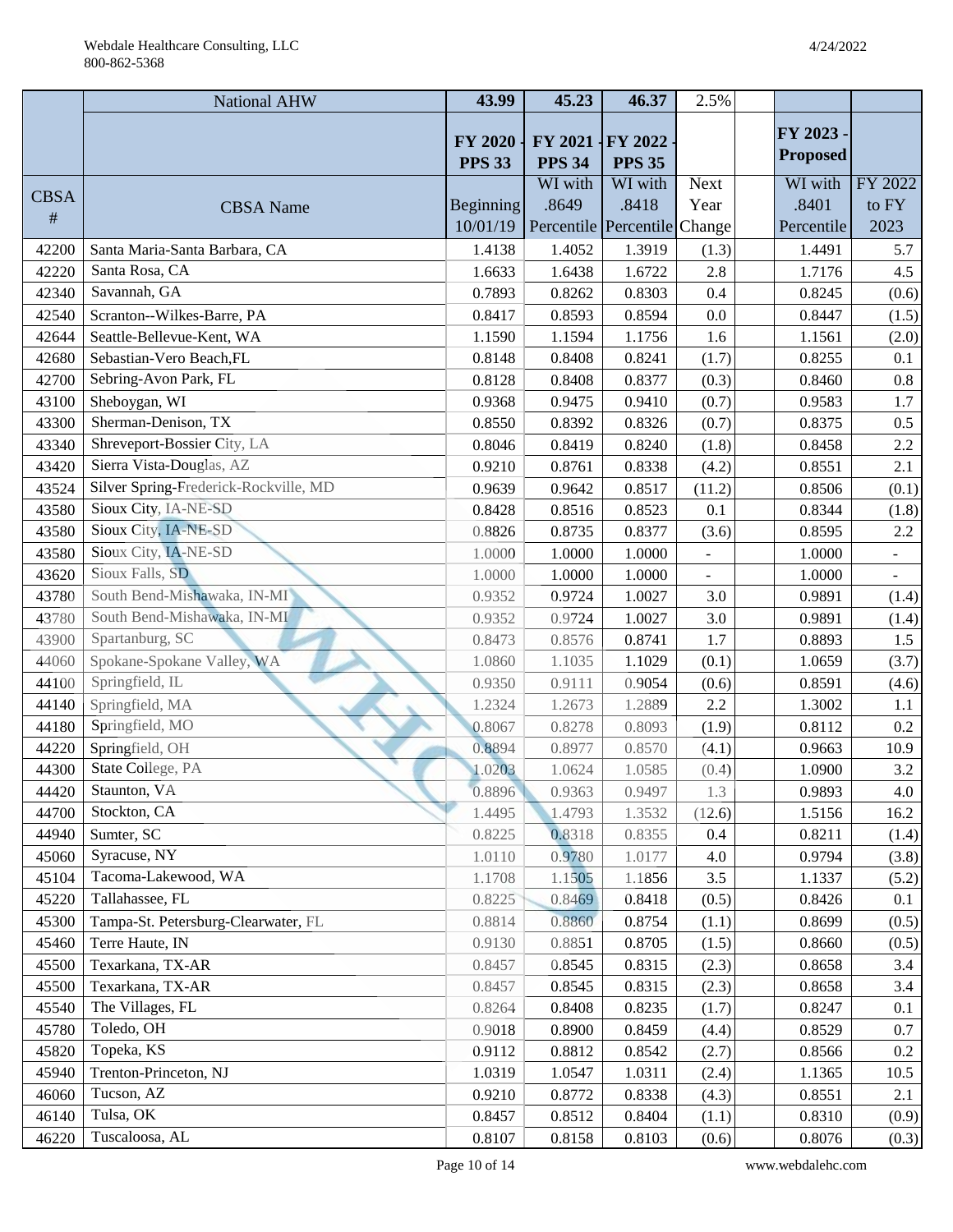|             | <b>National AHW</b>                          | 43.99            | 45.23                        | 46.37                    | 2.5%  |                 |         |
|-------------|----------------------------------------------|------------------|------------------------------|--------------------------|-------|-----------------|---------|
|             |                                              |                  |                              |                          |       | FY 2023 -       |         |
|             |                                              | <b>FY 2020</b>   | FY 2021                      | FY 2022                  |       | <b>Proposed</b> |         |
|             |                                              | <b>PPS 33</b>    | <b>PPS 34</b><br>WI with     | <b>PPS 35</b><br>WI with | Next  | WI with         | FY 2022 |
| <b>CBSA</b> | <b>CBSA</b> Name                             | <b>Beginning</b> | .8649                        | .8418                    | Year  | .8401           | to FY   |
| #           |                                              | 10/01/19         | Percentile Percentile Change |                          |       | Percentile      | 2023    |
| 46300       | <b>Twin Falls</b>                            | 0.8798           | 0.9161                       | 0.9059                   | (1.0) | 0.9102          | $0.4\,$ |
| 46340       | Tyler, TX                                    | 0.8239           | 0.8537                       | 0.8353                   | (1.8) | 0.8352          | (0.0)   |
| 46520       | Urban Honolulu, HI                           | 1.2412           | 1.2450                       | 1.2714                   | 2.6   | 1.3230          | 5.2     |
| 46540       | Utica-Rome, NY                               | 0.9257           | 0.9022                       | 0.9001                   | (0.2) | 0.8987          | (0.1)   |
| 46660       | Valdosta, GA                                 | 0.7412           | 0.7951                       | 0.8073                   | 1.2   | 0.7952          | (1.2)   |
| 46700       | Vallejo-Fairfield, CA                        | 1.8286           | 1.7571                       | 1.7642                   | 0.7   | 1.8982          | 13.4    |
| 47020       | Victoria, TX                                 | 0.8598           | 0.8689                       | 0.8506                   | (1.8) | 0.8420          | (0.9)   |
| 47220       | Vineland-Bridgeton, NJ                       | 1.1328           | 1.1224                       | 1.1981                   | 7.6   | 1.1759          | (2.2)   |
| 47260       | Virginia Beach-Norfolk-Newport News, VA-NC   | 0.8814           | 0.8737                       | 0.8973                   | 2.4   | 0.9006          | 0.3     |
| 47260       | Virginia Beach-Norfolk-Newport News, VA-NC   | 0.8814           | 0.8737                       | 0.8973                   | 2.4   | 0.9006          | 0.3     |
| 47300       | Visalia, CA                                  | 1.2645           | 1.2753                       | 1.2742                   | (0.1) | 1.2563          | (1.8)   |
| 47380       | Waco, TX                                     | 0.9162           | 0.9247                       | 0.9237                   | (0.1) | 0.9172          | (0.6)   |
| 47460       | Walla Walla, WA                              | 1.0587           | 1.1035                       | 1.1029                   | (0.1) | 1.0659          | (3.7)   |
| 47580       | Warner Robins, GA                            | 0.7412           | 0.8181                       | 0.8097                   | (0.8) | 0.8060          | (0.4)   |
| 47644       | Warren-Troy-Farmington Hills, MI             | 0.9725           | 0.9588                       | 0.9265                   | (3.2) | 0.9122          | (1.4)   |
| 47894       | Washington-Arlington-Alexandria, DC-VA-MD-WV | 1.0079           | 0.9994                       | 1.0081                   | 0.9   | 1.1371          | 12.9    |
| 47894       | Washington-Arlington-Alexandria, DC-VA-MD-WV | 1.0079           | 0.9994                       | 1.0081                   | 0.9   | 1.0332          | 2.5     |
| 47894       | Washington-Arlington-Alexandria, DC-VA-MD-WV | 1.0079           | 0.9994                       | 1.0081                   | 0.9   | 1.0332          | 2.5     |
| 47894       | Washington-Arlington-Alexandria, DC-VA-MD-WV | 1.0079           | 0.9994                       | 1.0081                   | 0.9   | 1.0332          | 2.5     |
| 47940       | Waterloo-Cedar Falls, IA                     | 0.8334           | 0.8476                       | 0.8292                   | (1.8) | 0.8253          | (0.4)   |
| 48060       | Watertown-Fort Drum, NY                      | 0.9357           | 0.9185                       | 0.9740                   | 5.6   | 0.9516          | (2.2)   |
| 48140       | Wausau-Weston, WI                            | 0.8964           | 0.9475                       | 0.9160                   | (3.2) | 0.8666          | (4.9)   |
| 48260       | Weirton-Steubenville, WV-OH                  | 0.7945           | 0.8292                       | 0.7874                   | (4.2) | 0.8242          | 3.7     |
| 48260       | Weirton-Steubenville, WV-OH                  | 0.8101           | 0.8355                       | 0.8274                   | (0.8) | 0.7838          | (4.4)   |
| 48300       | Wenatchee, WA                                | 1.0101           | 1.1035                       | 1.1029                   | (0.1) | 1.0659          | (3.7)   |
| 48424       | West Palm Beach-Boca Raton-Boyton Beach, FL  | 0.8909           | 0.8823                       | 0.8798                   | (0.2) | 0.8703          | (1.0)   |
| 48540       | Wheeling, WV-OH                              | 0.7302           | 0.8000                       | 0.7768                   | (2.3) | 0.8242          | 4.7     |
| 48540       | Wheeling, WV-OH                              | 0.8101           | 0.8355                       | 0.8274                   | (0.8) | 0.7838          | (4.4)   |
| 48620       | Wichita, KS                                  | 0.8437           | 0.8498                       | 0.8388                   | (1.1) | 0.8341          | (0.5)   |
| 48660       | Wichita Falls, TX                            | 0.9212           | 0.9276                       | 0.9041                   | (2.4) | 0.8681          | (3.6)   |
| 48700       | Williamsport, PA                             | 0.8733           | 0.8990                       | 0.8823                   | (1.7) | 0.8536          | (2.9)   |
| 48864       | Wilmington, DE-MD-NJ                         | 1.1315           | 1.0925                       | 1.0996                   | 0.7   | 1.0881          | (1.1)   |
| 48864       | Wilmington, DE-MD-NJ                         | 1.1315           | 1.0925                       | 1.0996                   | 0.7   | 1.0444          | (5.5)   |
| 48864       | Wilmington, DE-MD-NJ                         | 1.1315           | 1.0925                       | 1.0996                   | 0.7   | 1.1365          | 3.7     |
| 48900       | Wilmington, NC                               | 0.9076           | 0.9016                       | 0.8958                   | (0.6) | 0.9030          | 0.7     |
| 49020       | Winchester, VA-WV                            | 0.8966           | 0.8959                       | 0.8904                   | (0.6) | 0.8846          | (0.6)   |
| 49020       | Winchester, VA-WV                            | 0.8966           | 0.8959                       | 0.8904                   | (0.6) | 0.8846          | (0.6)   |
| 49180       | Winston-Salem, NC                            | 0.9303           | 0.9399                       | 0.9306                   | (0.9) | 0.9431          | 1.3     |
| 49340       | Worcester, MA-CT                             | 1.1672           | 1.1283                       | 1.1001                   | (2.8) | 1.1881          | 8.8     |
| 49340       | Worcester, MA-CT                             | 1.2324           | 1.2673                       | 1.2889                   | 2.2   | 1.3002          | 1.1     |
| 49420       | Yakima, WA                                   | 1.0101           | 1.1035                       | 1.1029                   | (0.1) | 1.0659          | (3.7)   |
| 49500       | Yauco, PR                                    |                  | 0.6182                       | 0.6041                   | (1.4) | 0.6004          | (0.4)   |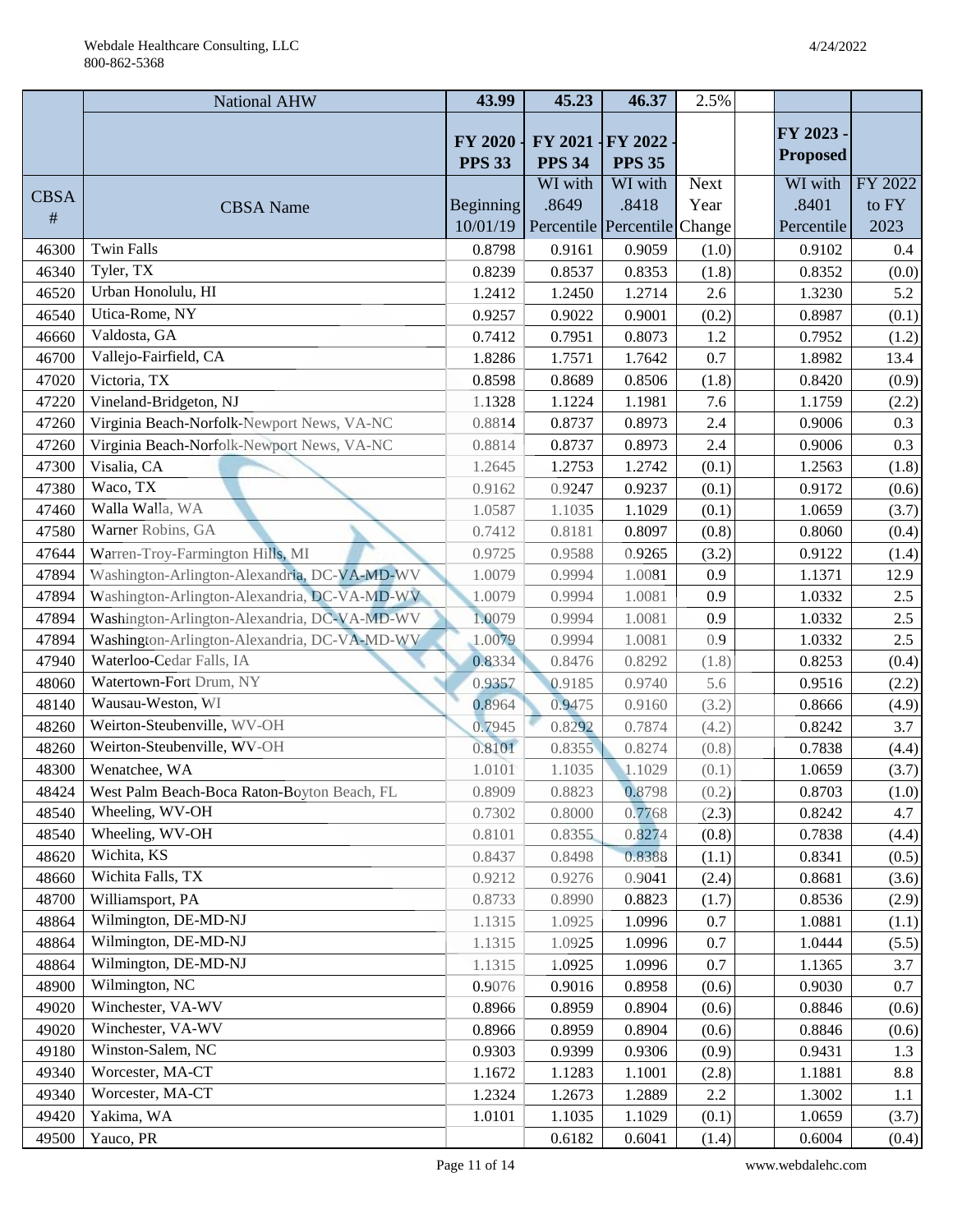Webdale Healthcare Consulting, LLC 800-862-5368

|             | <b>National AHW</b>               | 43.99                           | 45.23         | 46.37                             | 2.5%  |                              |         |
|-------------|-----------------------------------|---------------------------------|---------------|-----------------------------------|-------|------------------------------|---------|
|             |                                   | <b>FY 2020</b><br><b>PPS 33</b> | <b>PPS 34</b> | FY 2021 IFY 2022<br><b>PPS 35</b> |       | FY 2023 -<br><b>Proposed</b> |         |
| <b>CBSA</b> |                                   |                                 | WI with       | WI with                           | Next  | WI with                      | FY 2022 |
| #           | CBSA Name                         | <b>Beginning</b>                | .8649         | .8418                             | Year  | .8401                        | to FY   |
|             |                                   | 10/01/19                        |               | Percentile Percentile Change      |       | Percentile                   | 2023    |
| 49620       | York-Hanover, PA                  | 0.9189                          | 0.9339        | 0.9432                            | 0.9   | 0.9666                       | 2.3     |
| 49660       | Youngstown-Warren-Boardman, OH-PA | 0.7991                          | 0.8296        | 0.8278                            | (0.2) | 0.8242                       | (0.4)   |
| 49660       | Youngstown-Warren-Boardman, OH-PA | 0.8101                          | 0.8355        | 0.8274                            | (0.8) | 0.8238                       | (0.4)   |
| 49700       | Yuba City, CA                     | 1.2656                          | 1.3084        | 1.2965                            | (1.2) | 1.4029                       | 10.6    |
| 49740       | Yuma, AZ                          | 0.9664                          | 1.0112        | 0.9957                            | (1.6) | 1.0499                       | 5.4     |
|             |                                   |                                 |               |                                   |       |                              |         |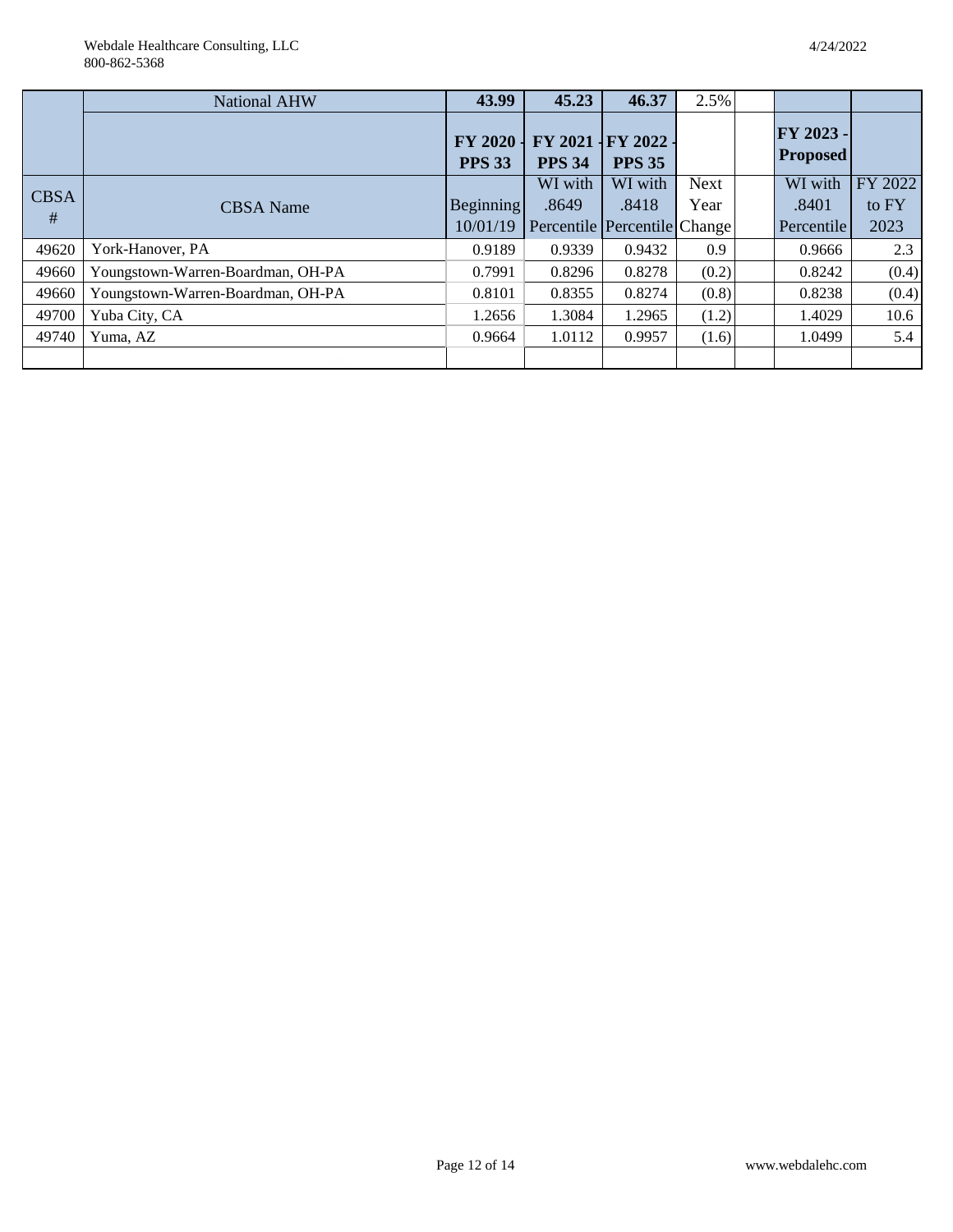|                | <b>National AHW</b>  | 43.99                           | 45.23                        | 46.37                    | 2.5%        |                  |                |
|----------------|----------------------|---------------------------------|------------------------------|--------------------------|-------------|------------------|----------------|
|                |                      |                                 |                              |                          |             | FY 2023 -        |                |
|                |                      | <b>FY 2020</b><br><b>PPS 33</b> | FY 2021<br><b>PPS 34</b>     | $\textbf{FY } 2022$      |             | <b>Proposed</b>  |                |
|                |                      |                                 | WI with                      | <b>PPS 35</b><br>WI with | <b>Next</b> | WI with          | FY 2022        |
| <b>CBSA</b>    | <b>CBSA</b> Name     | Beginning                       | .8649                        | .8418                    | Year        | .8401            | to FY          |
| $\#$           |                      | 10/01/19                        | Percentile Percentile Change |                          |             | Percentile       | 2023           |
| $\mathbf{1}$   | Alabama              | 0.6629                          | 0.7660                       | 0.7488                   | (1.7)       | 0.7479           | (0.1)          |
| $\overline{2}$ | Alaska               | 1.2624                          | 1.2482                       | 1.2298                   | (1.8)       | 1.1972           | (3.3)          |
| 3              | Arizona              | 1.0260                          | 0.9680                       | 0.9469                   | (2.1)       | 0.8560           | (9.1)          |
| $\overline{4}$ | Arkansas             | 0.7380                          | 0.7914                       | 0.7692                   | (2.2)       | 0.7955           | 2.6            |
| 5              | California           | 1.3189                          | 1.2753                       | 1.2472                   | (2.8)       | 1.2563           | $0.9\,$        |
| 6              | Colorado             | 0.9971                          | 0.9943                       | 0.9858                   | (0.8)       | 1.0107           | 2.5            |
| $\overline{7}$ | Connecticut          | 1.2538                          | 1.2330                       | 1.2029                   | (3.0)       | 1.1881           | (1.5)          |
| 8              | Delaware             |                                 |                              | 1.0714                   |             | 1.0881           | 1.7            |
| 9              | District of Columbia |                                 |                              |                          |             | 1.1371           |                |
| 10             | Florida              | 0.9485                          | 0.8410                       | 0.8235                   | (1.8)       | 0.8247           | 0.1            |
| 11             | Georgia              | 0.7412                          | 0.7905                       | 0.7985                   | 0.8         | 0.7952           | (0.3)          |
| 12             | Hawaii               | 1.2699                          | 1.2555                       | 1.1997                   | (5.6)       | 1.2025           | 0.3            |
| 13             | Idaho                | 0.7889                          | 0.9405                       | 0.8318                   | (10.9)      | 0.8073           | (2.5)          |
| 14             | Illinois             | 0.8259                          | 0.8504                       | 0.8450                   | (0.5)       | 0.8477           | 0.3            |
| 15             | Indiana              | 0.8298                          | 0.8470                       | 0.8594                   | 1.2         | 0.8589           | (0.1)          |
| 16             | Iowa                 | 0.8334                          | 0.8476                       | 0.8254                   | (2.2)       | 0.8132           | (1.2)          |
| 17             | Kansas               | 0.7627                          | 0.8179                       | 0.8129                   | (0.5)       | 0.8142           | 0.1            |
| 18             | Kentucky             | 0.8039                          | 0.8299                       | 0.8225                   | (0.7)       | 0.8157           | (0.7)          |
| 19             | Louisiana            | 0.7055                          | 0.7846                       | 0.7719                   | (1.3)       | 0.7697           | (0.2)          |
| 20             | Maine                | 0.8623                          | 0.8630                       | 0.8602                   | (0.3)       | 0.8701           | 1.0            |
| 21             | Maryland             | 0.8857                          | 0.8613                       | 0.8502                   | (1.1)       | 0.8506           | 0.0            |
| 22             | Massachusetts        | 1.2722                          | 1.3415                       | 1.2889                   | (5.3)       | 1.3002           | 1.1            |
| 23             | Michigan             | 0.8433                          | 0.8576                       | 0.8413                   | (1.6)       | 0.8335           | (0.8)          |
| 24             | Minnesota            | 0.9081                          | 0.9089                       | 0.9132                   | 0.4         | 0.9007           | (1.3)          |
| 25             | Mississippi          | 0.7400                          | 0.7994                       | 0.7805                   | (1.9)       | 0.7752           | (0.5)          |
| 26             | Missouri             | 0.7821                          | 0.8186                       | 0.8048                   | (1.4)       | 0.8112           | $0.6\,$        |
| 27             | Montana              | 1.0000                          | 1.0000                       | 1.0000                   |             | 1.0000           |                |
| 28             | Nebraska             | 0.8826                          | 0.8735                       | 0.8523                   | (2.1)       | 0.8595           | 0.7            |
| 29             | Nevada               | 1.0101                          | 1.0453                       | 1.0251                   | (2.0)       | 1.0474           | $2.2\,$        |
| 30             | New Hampshire        | 1.0420                          | 1.0362                       | 1.0737                   | 3.8         | 1.0570           | (1.7)          |
| 31             | New Jersey           |                                 |                              | 1.1542                   |             | 1.1365           | (1.8)          |
| 32             | New Mexico           | 0.8771                          | 0.8670                       | 0.8685                   | 0.2         | 0.8531           | (1.5)          |
| 33             | New York             | 0.8618                          | 0.8726                       | 0.8561                   | (1.7)       | 0.8536           | (0.2)          |
| 34             | North Carolina       | 0.7787                          | 0.8272                       | 0.8215                   | (0.6)       | 0.8234           | $0.2\,$        |
| 35             | North Dakota<br>Ohio | 1.0000                          | 1.0000                       | 1.0000                   | (0.9)       | 1.0000           |                |
| 36<br>37       | Oklahoma             | 0.8101<br>0.7739                | 0.8355<br>0.8184             | 0.8262<br>0.8096         | (0.9)       | 0.8257<br>0.8021 | (0.0)          |
| 38             | Oregon               | 1.0608                          | 1.0703                       | 1.0420                   | (2.8)       | 1.0241           | (0.7)<br>(1.8) |
| 39             | Pennsylvania         | 0.8020                          | 0.8299                       | 0.8592                   | 2.9         | 0.8378           | (2.1)          |
| 40             | Puerto Rico          | 0.3708                          | 0.6182                       | 0.6041                   |             | 0.6004           | (0.4)          |
| 41             | Rhode Island         |                                 |                              | 1.1295                   |             | 1.1353           | $0.6\,$        |
| 42             | South Carolina       | 0.8225                          | 0.8318                       | 0.8355                   | $0.4\,$     | 0.8211           | (1.4)          |